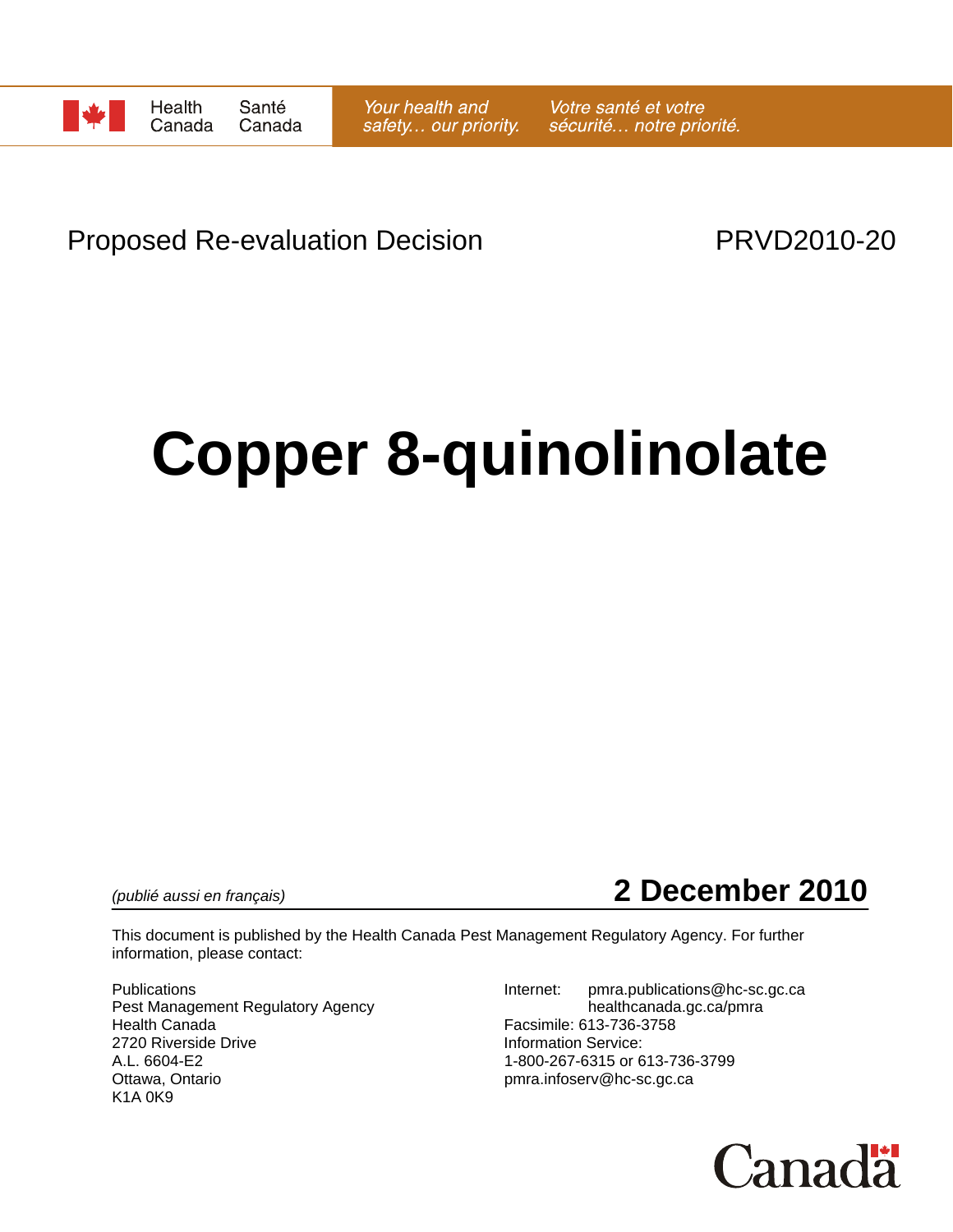ISSN: 1925-0959 (print) 1925-0967 (online)

Catalogue number: H113-27/2010-20E (print) H113-27/2010-20E-PDF (PDF version)

#### **© Her Majesty the Queen in Right of Canada, represented by the Minister of Health Canada, 2010**

All rights reserved. No part of this information (publication or product) may be reproduced or transmitted in any form or by any means, electronic, mechanical, photocopying, recording or otherwise, or stored in a retrieval system, without prior written permission of the Minister of Public Works and Government Services Canada, Ottawa, Ontario K1A 0S5.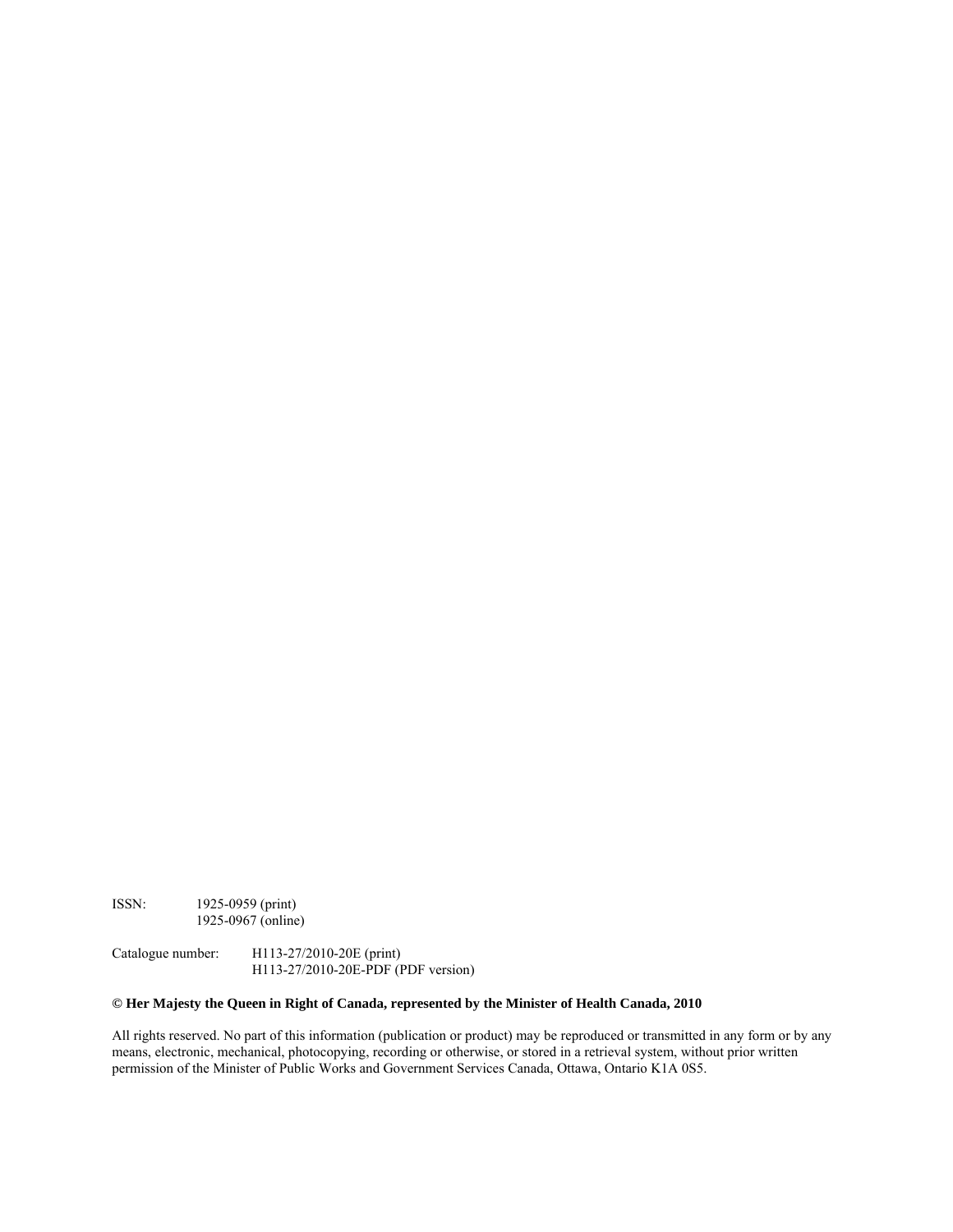# **Table of Contents**

| What Does Health Canada Consider When Making a Re-evaluation Decision? 2                |  |
|-----------------------------------------------------------------------------------------|--|
|                                                                                         |  |
|                                                                                         |  |
|                                                                                         |  |
|                                                                                         |  |
|                                                                                         |  |
|                                                                                         |  |
|                                                                                         |  |
| 1.0                                                                                     |  |
| 2.0                                                                                     |  |
| 2.1                                                                                     |  |
| Physical and Chemical Properties of the Technical Grade Active Ingredient 8<br>2.2      |  |
| 2.3                                                                                     |  |
| 3.0                                                                                     |  |
| 31                                                                                      |  |
| 3.1.1                                                                                   |  |
| 3.1.2                                                                                   |  |
| 3.1.3                                                                                   |  |
|                                                                                         |  |
| 3.2.1                                                                                   |  |
| 3.2.2                                                                                   |  |
|                                                                                         |  |
| 3.3.1                                                                                   |  |
| 3.3.2                                                                                   |  |
| 4.0                                                                                     |  |
| 5.0                                                                                     |  |
| 6.0                                                                                     |  |
| 7.0                                                                                     |  |
|                                                                                         |  |
|                                                                                         |  |
| Appendix II Registered Products Containing Copper 8-quinolinolate as of 19 May 2010  21 |  |
| Appendix III USEPA Toxicological Endpoints for Copper 8-quinolinolate Health Risk       |  |
|                                                                                         |  |
| Proposed Label Amendments for Products Containing<br>Appendix IV                        |  |
|                                                                                         |  |
|                                                                                         |  |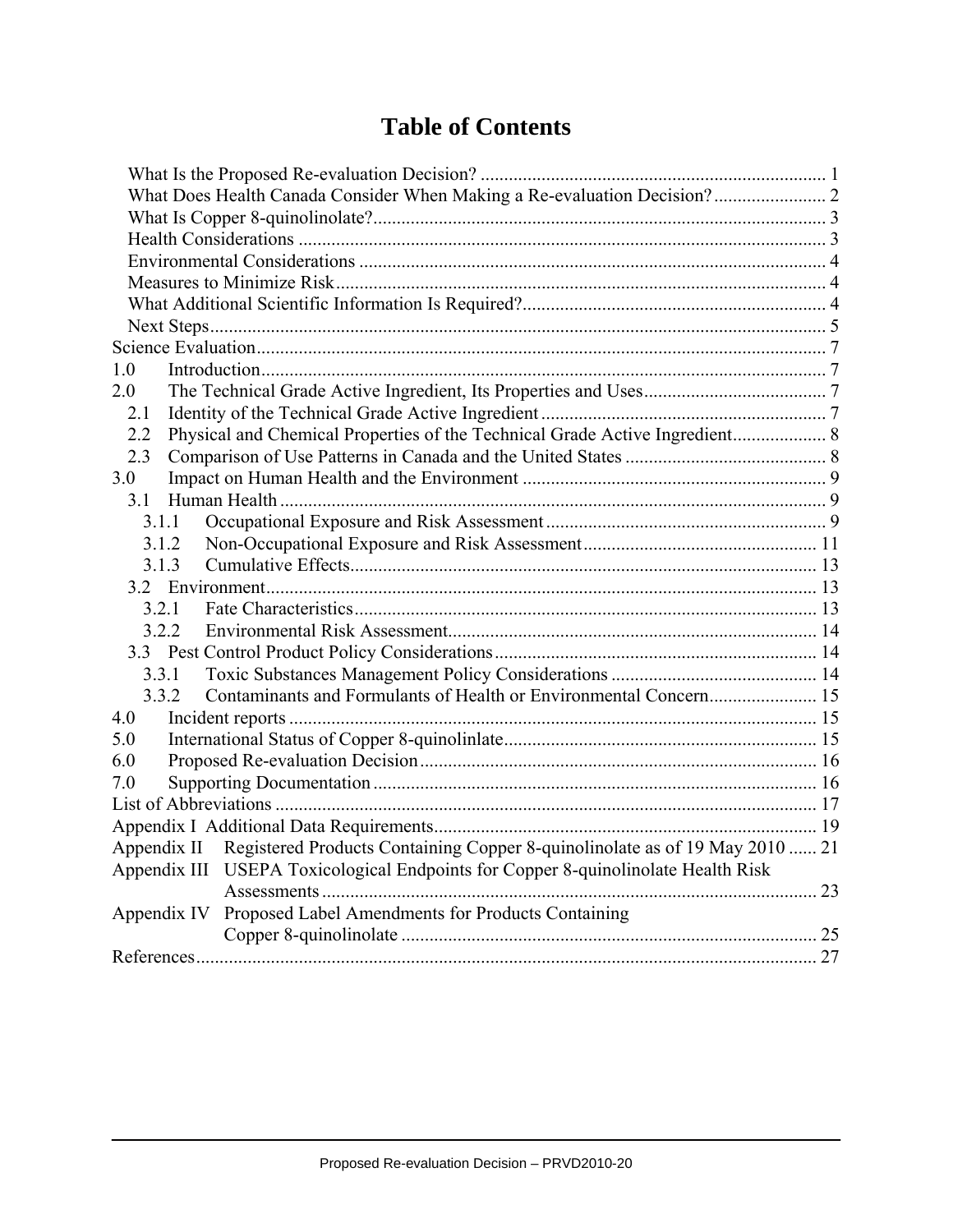# **Overview**

# **What Is the Proposed Re-evaluation Decision?**

After a re-evaluation of the wood preservative copper 8-quinolinolate, Health Canada's Pest Management Regulatory Agency (PMRA), under the authority the *Pest Control Products Act* and Regulations, is proposing continued registration for antimicrobial and remedial wood preservation uses of copper 8-quinolinolate in Canada.

An interim occupational risk assessment of the antisapstain uses of copper 8-quinolinolate was previously conducted by the PMRA. Results from this risk assessment were published in the Re-evaluation Decision *Re-evaluation Antisapstain Use for 2-(thiocyanomethylthio) Benzothiazole (TCMTB), Copper-8-quinolinolate, Borax and Disodium Octaborate Tetrahydrate*, RRD2004-08, and additional data were required in order to refine the assessment. The refined assessment will be conducted under a separate initiative, and will address risks to occupational handlers from the antisapstain uses. An assessment of ecological exposure and risk from antisapstain uses will also be conducted by the PMRA separately. On this basis, the current document will focus on occupational handler, postapplication (occupational and residential) and environmental exposure and risk from the antimicrobial and remedial wood preservation uses of copper 8-quinolinolate, as well as residential postapplication exposure from the antisapstain uses.

An evaluation of available scientific information found that products containing copper 8-quinolinolate registered for antimicrobial and remedial wood preservation uses do not present unacceptable risks to human health or the environment when used according to label directions. The evaluation of the available scientific information found that the end-use products containing copper 8-quinolinolate registered for antisapstain uses does not pose risks of concern to homeowners coming into contact with treated wood, when the products are used according to label directions. As a condition of the continued registration of copper 8-quinolinolate uses, new risk-reduction measures must be included on the label of products registered in Canada. Additional data are being requested as a result of this re-evaluation.

This proposal affects all end-use products containing copper 8-quinolinolate registered in Canada. Once the re-evaluation decision is made, the registrants will be instructed on how to address any new requirements.

This Proposed Re-evaluation Decision is a consultation document<sup>1</sup> that summarizes the science evaluation for copper 8-quinolinolate and presents the reasons for the proposed re-evaluation decision. It also proposes additional risk-reduction measures to further protect human health and the environment.

 $\overline{a}$ 1

 <sup>&</sup>quot;Consultation statement" as required by subsection 28(2) of the *Pest Control Products Act.*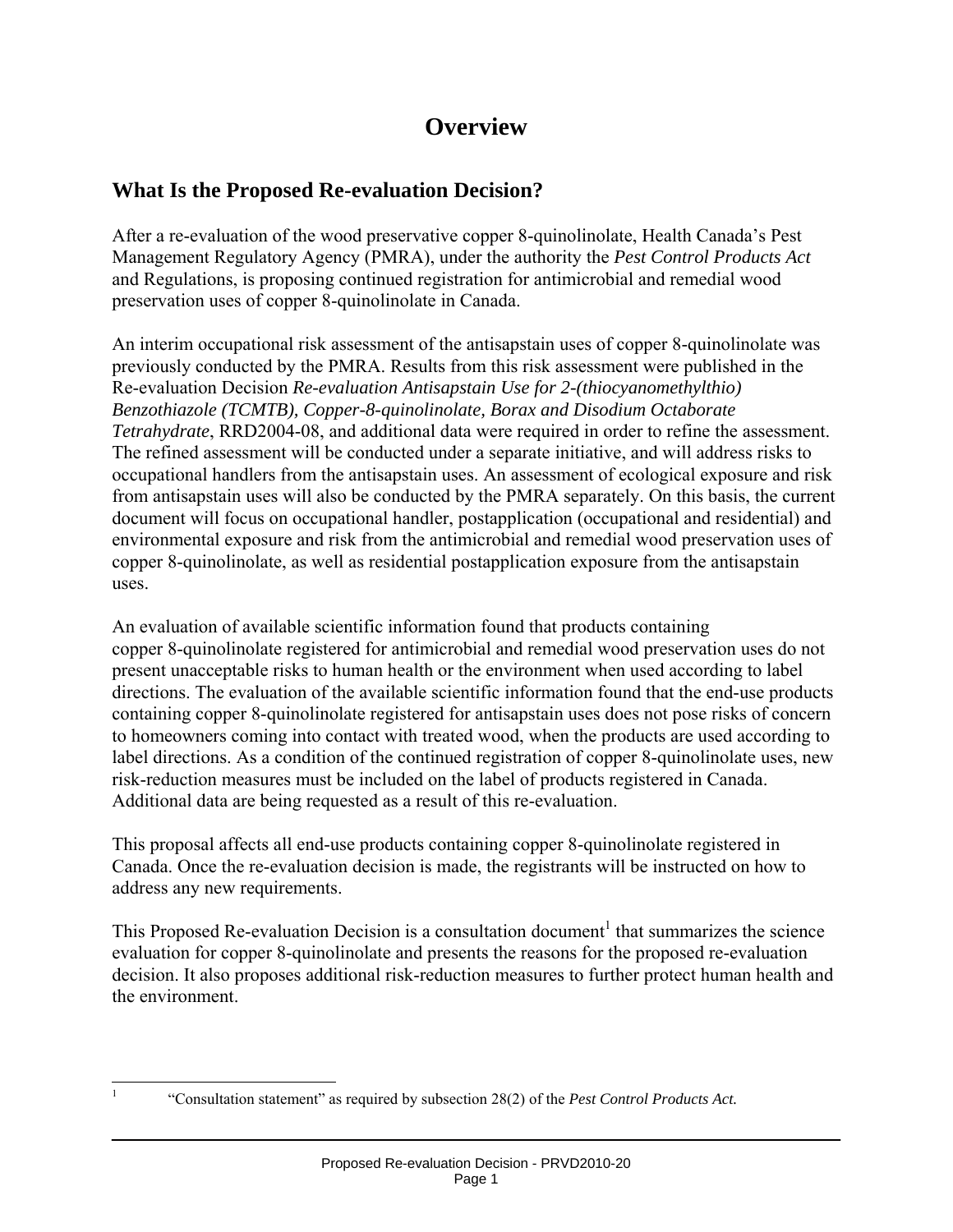The information is presented in two parts. The Overview describes the regulatory process and key points of the evaluation, while the Science Evaluation provides detailed technical information on the assessment of copper 8-quinolinolate.

The PMRA will accept written comments on this proposal up to 45 days from the date of publication of this document. Please forward all comments to Publications (please see contact information indicated on the cover page of this document).

# **What Does Health Canada Consider When Making a Re-evaluation Decision?**

The PMRA's pesticide re-evaluation program considers potential risks, as well as value, of pesticide products to ensure they meet modern standards established to protect human health *and*  the environment. Regulatory Directive DIR2001-03, *Pest Management Regulatory Agency Re-evaluation Program*, presents the details of the re-evaluation activities and program structure.

Copper 8-quinolinolate, one of the active ingredients in the current re-evaluation cycle, has been re-evaluated under Re-evaluation Program 1 (antimicrobial and remedial wood preservation uses). This program relies as much as possible on foreign reviews, typically United States Environmental Protection Agency (USEPA) Reregistration Eligibility Decision (RED) documents. For products to be re-evaluated under Program 1, the foreign review must meet the following conditions:

- it covers the main science areas, such as human health and the environment, that are necessary for Canadian re-evaluation decisions;
- it addresses the active ingredient and the main formulation types registered in Canada; and
- it is relevant to registered Canadian uses.

Given the outcome of foreign reviews and a review of the chemistry of Canadian products, the PMRA will propose a re-evaluation decision and appropriate risk-reduction measures for Canadian uses of an active ingredient. In this decision, the PMRA takes into account the Canadian use pattern and issues (for example, the federal Toxic Substances Management Policy [TSMP]).

Based on the health and environmental risk assessments published in the 2007 RED, the USEPA concluded that copper 8-quinolinolate was eligible for reregistration provided risk-reduction measures were adopted. The USEPA also conducted an evaluation of registered agricultural uses of copper pesticides, including products containing copper 8-quinolinolate, in the United States, and published a RED document for coppers in 2009. This document includes updated acute toxicology profiles for all copper salts and label requirements relating to user safety recommendations. The PMRA compared the American and Canadian use patterns and found the USEPA assessments described in the 2007 RED were an adequate basis for the re-evaluation of the antimicrobial and remedial wood preservation uses of copper 8-quinolinolate in Canada. The 2007 RED was also an adequate basis for the evaluation of risks from residential exposure to copper 8-quinolinolate from the registered antisapstain uses of this chemical. As noted above, risks to occupational handlers, as well as ecological risks from the antisapstain uses of copper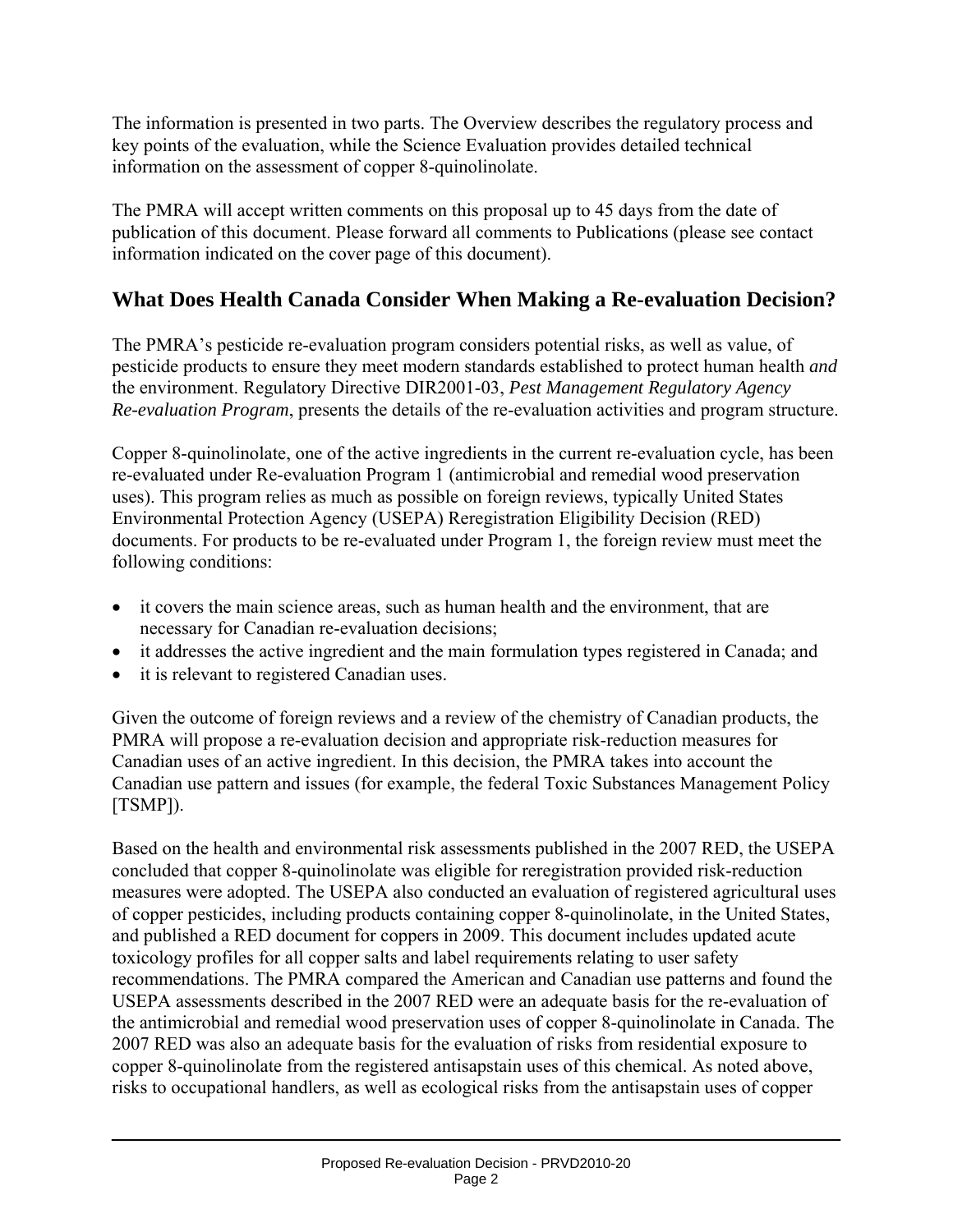8-quinolinolate are being considered under a separate initiative by the PMRA, and results from these assessments will be communicated in a separate document.

For more details on the information presented in this overview, please refer to the Science Evaluation of this consultation document.

# **What Is Copper 8-quinolinolate?**

Copper 8-quinolinolate is a wood preservative that is used to control decay, mold and termites on finished wood products, and sapstain in freshly cut lumber and timber in transit and storage. Copper 8-quinolinolate is applied using dip, brush or spray equipment by commercial applicators.

# **Health Considerations**

## **Can Approved Uses of Copper 8-quinolinolate Affect Human Health?**

#### **Copper 8-quinolinolate is unlikely to affect your health when used according to the revised label directions.**

Workers can be exposed to copper 8-quinolinolate when handling the commercial class end-use product or when coming into contact with treated wood. Homeowners can be exposed to copper 8-quinolinolate when coming into contact with treated wood (for example, construction lumber), or through the consumption of food (indirect food contact via treated wooden containers used for food storage). The PMRA considers two key factors when assessing health risks: the levels at which no health effects occur and the levels to which people may be exposed. The dose levels used to assess risks are established to protect the most sensitive human population (for example, children and nursing mothers). Only uses for which exposure is well below levels that cause no effects in animal testing are considered acceptable for continued registration.

The USEPA concluded that the antimicrobial and remedial wood preservation uses of copper 8-quinolinolate were unlikely to affect human health provided that risk-reduction measures were implemented. These conclusions apply to the Canadian situation, and equivalent risk-reduction measures are required.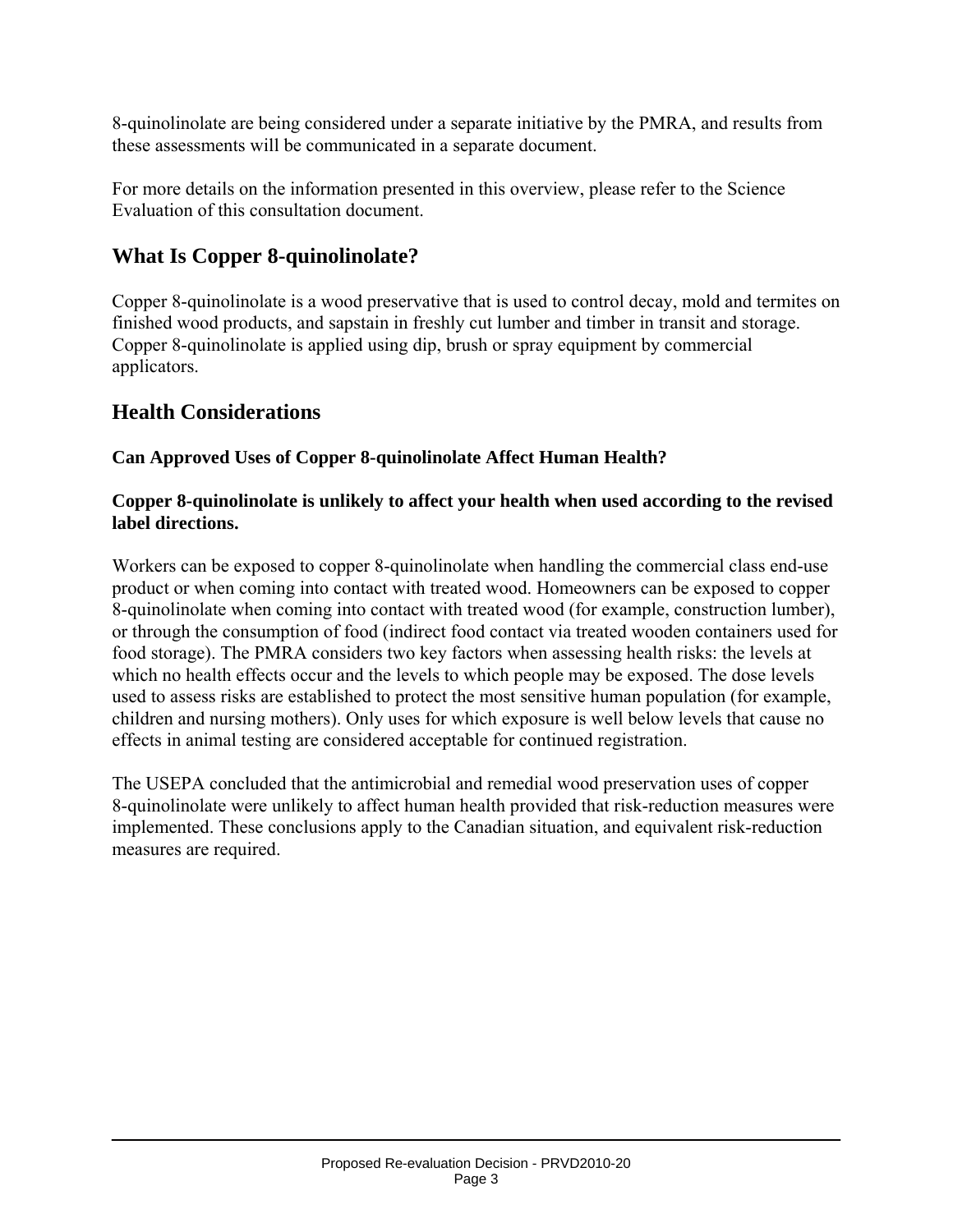# **Environmental Considerations**

#### **What Happens When Copper 8-quinolinolate Is Introduced Into the Environment?**

#### **Copper 8-quinolinolate is unlikely to affect non-target organisms when used according to the revised label directions.**

Aquatic organisms could be exposed to copper 8-quinolinolate in the environment. Environmental risk is assessed by the risk quotient method—the ratio of the estimated environmental concentration to the relevant effects endpoint of concern. In this screening level assessment, the resulting risk quotients are compared to corresponding levels of concern. A risk quotient less than the level of concern is considered a negligible risk to non-target organisms, whereas a risk quotient greater than the level of concern indicates some potential risks of concern.

# **Measures to Minimize Risk**

Labels of registered pesticide products include specific instructions for use. Directions include risk-reduction measures to protect human and environmental health. These directions must be followed by law. As a result of the re-evaluation of copper 8-quinolinolate, the PMRA is proposing further risk-reduction measures for the label product registered for antimicrobial and remedial wood preservation uses.

#### **Human Health**

- Additional protective equipment to protect handlers
- Prohibition of the use of copper 8-quinolinolate-treated wooden boxes/trays for the storage and transportation of food items
- Personal hygiene practice

#### **Environment**

- Additional advisory label statements to reduce potential surface and groundwater contamination
- Advisory statements regarding the potential toxicity to non-target organisms

# **What Additional Scientific Information Is Required?**

Data are required as a condition of continued registration under Section 12 of the *Pest Control Products Act*. The registrants of this active ingredient must provide these data or an acceptable scientific rationale to the PMRA within the timeline specified in the decision letter. Appendix I lists all data requirements.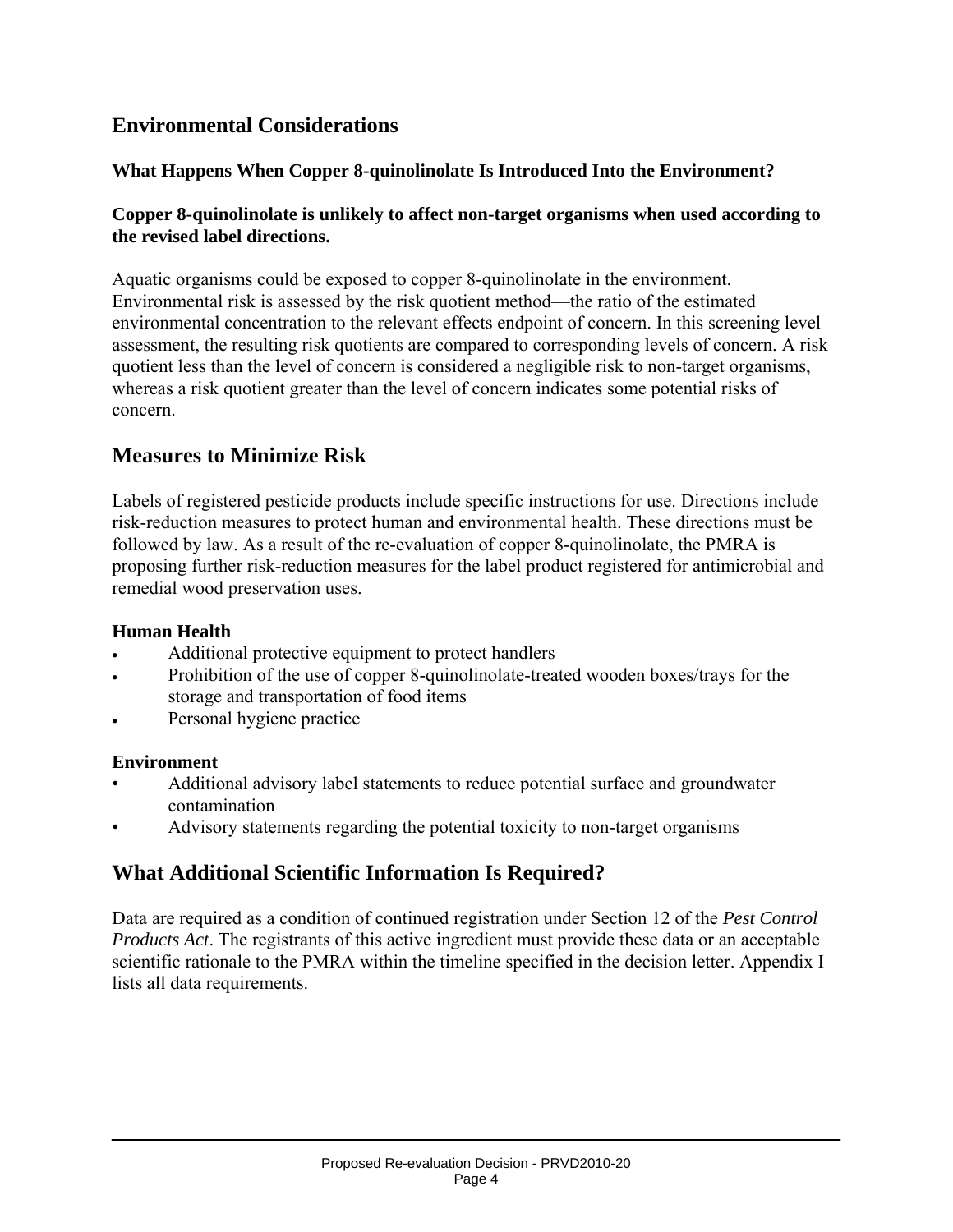# **Next Steps**

Before making a final re-evaluation decision on copper 8-quinolinolate, the PMRA will consider all comments received from the public in response to this consultation document. The PMRA will then publish a Re-evaluation Decision<sup>2</sup> document that will include the decision, the reasons for it, a summary of comments received on the proposed decision and the PMRA's response to these comments.

 $\frac{1}{2}$ 

 <sup>&</sup>quot;Decision statement" as required by subsection 28(5) of the *Pest Control Products Act*.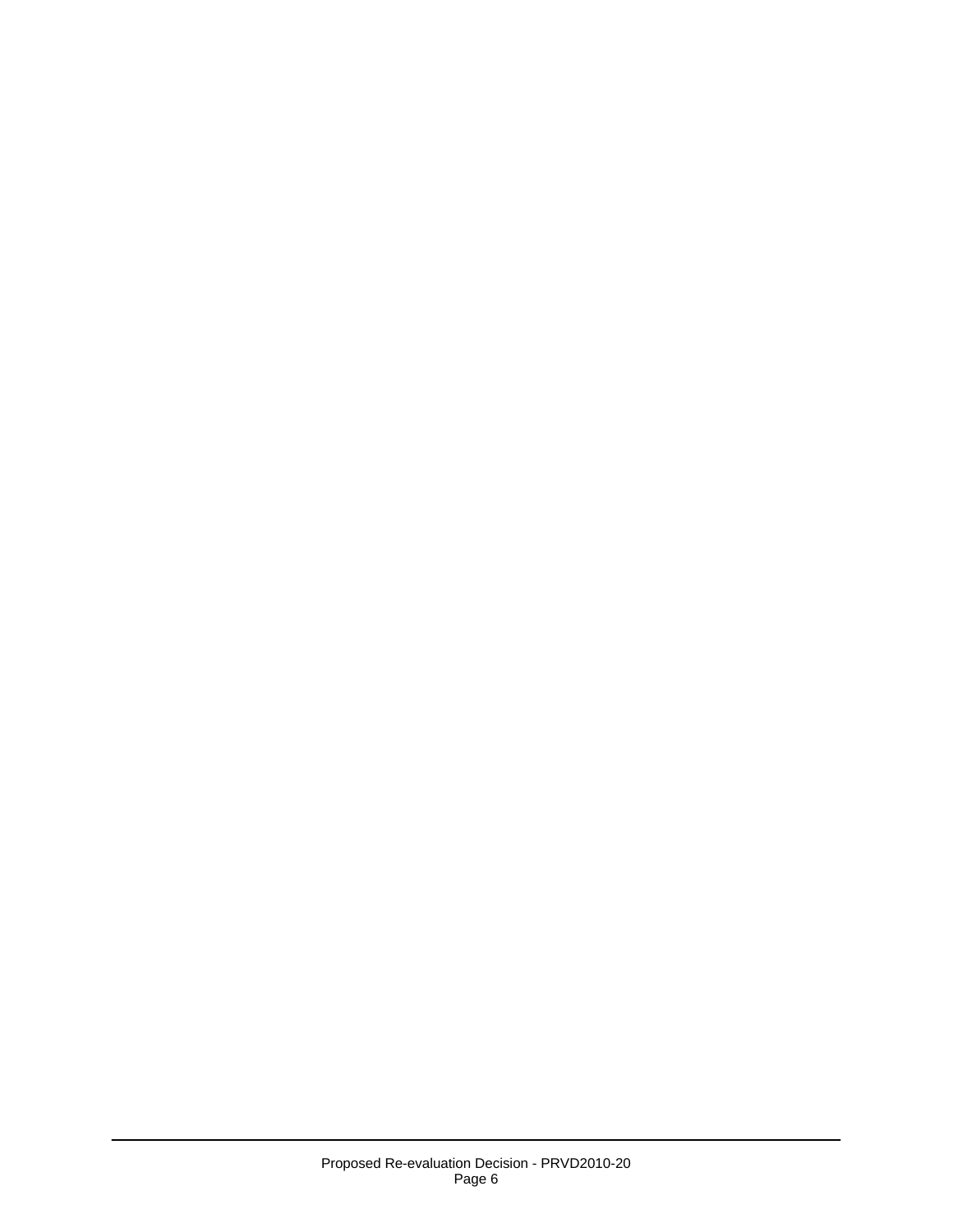# **Science Evaluation**

# **1.0 Introduction**

Following the re-evaluation announcement for the wood preservative copper 8-quinolinolate, the registrant of the technical grade active ingredient in Canada indicated that they intended to provide continued support for all uses currently registered in Canada, with the exception of use on tomato, grape and other plant stakes.

The PMRA used recent assessments of copper 8-quinolinolate from the United States Environmental Protection Agency (USEPA). The USEPA Reregistration Eligibility Decision (RED) document for copper 8-quinolinolate, dated September 2007, the RED document for coppers, dated May 2009, as well as other information on the regulatory status of copper 8 quinolinolate in the United States can be found on the USEPA Pesticide Registration Status page at www.regulations.gov (Docket ID. EPA-HQ-OPP-2007-0556 and EPA-HQ-OPP-2005-0558).

## **2.0 The Technical Grade Active Ingredient, Its Properties and Uses**

#### **2.1 Identity of the Technical Grade Active Ingredient**

| <b>Common name</b>                                                       | Copper 8-quinolinolate                                      |  |  |
|--------------------------------------------------------------------------|-------------------------------------------------------------|--|--|
| <b>Function</b>                                                          | Wood preservative fungicide                                 |  |  |
| <b>Chemical family</b>                                                   | Quinoline                                                   |  |  |
| <b>Chemical name</b>                                                     |                                                             |  |  |
| International Union of Pure and<br>1<br><b>Applied Chemistry (IUPAC)</b> | Bis(quinolin-8-olato)copper (I), Cupric 8-<br>quinolinoxide |  |  |
| <b>Chemical Abstracts Service (CAS)</b><br>2                             | Bis(8-quinolinolato- $N^1, O^8$ )copper                     |  |  |
| <b>CAS Registry Number</b>                                               | 10380-28-6                                                  |  |  |
| Molecular formula                                                        | $C_{18}H_{12}CuN_2O_2$                                      |  |  |
| <b>Structural formula</b>                                                |                                                             |  |  |



**Molecular weight** 351.9 amu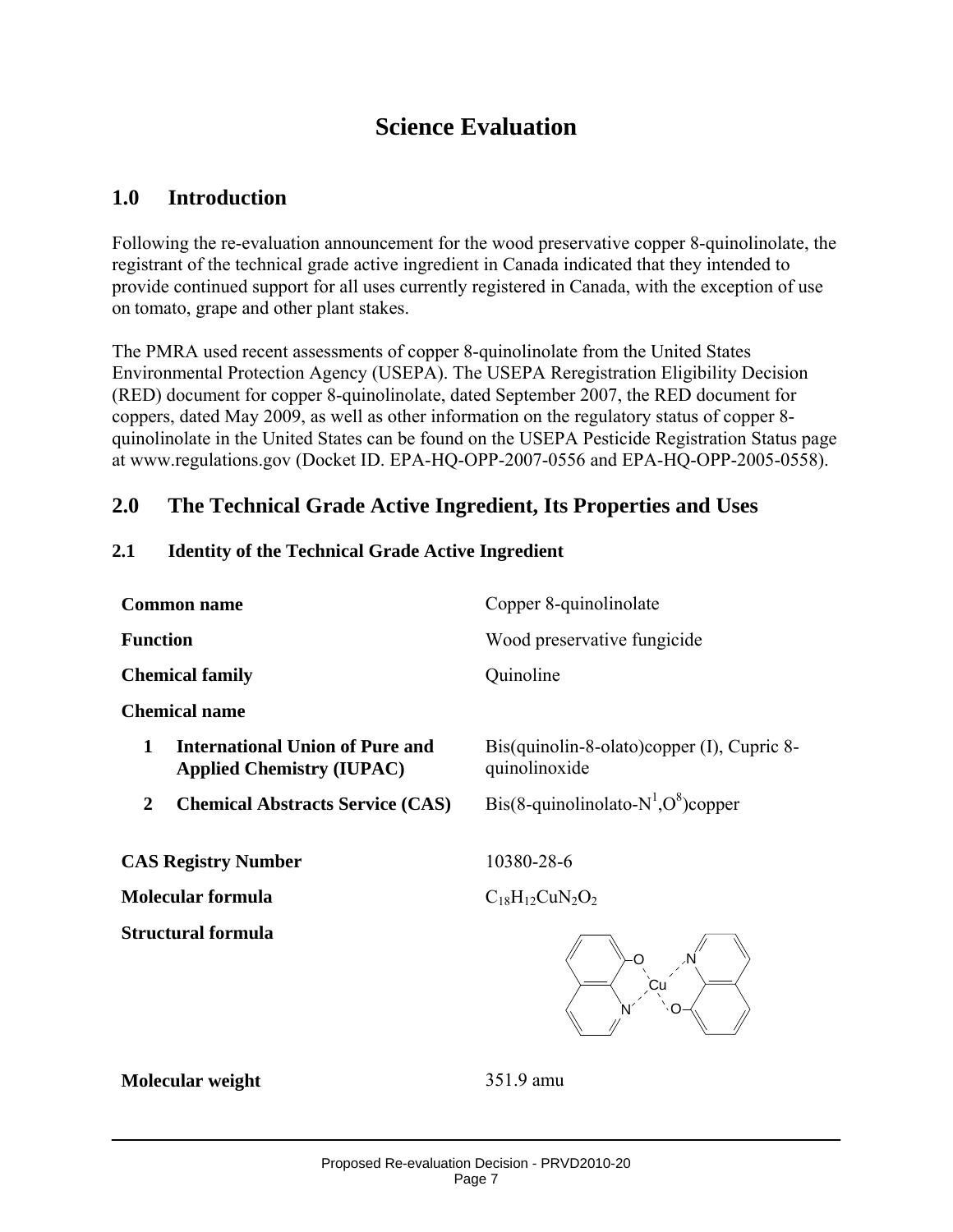Based on the manufacturing process used, contaminants of human health or environmental concern as identified in the *Canada Gazette*, Part II, Vol. 139, No. 24, SI/2005-114 (2005-11-30), including TSMP Track 1 substances, are not expected to be present in the technical product.

| <b>Property</b>                                  | <b>Result</b>                                               |
|--------------------------------------------------|-------------------------------------------------------------|
| Vapour pressure                                  | $43.45 \times 10^{-10}$ mm Hg                               |
| Henry's law constant                             | $2.31 \times 10^{-4}$ Pa $\cdot$ m <sup>3</sup> $\cdot$ mol |
| UV-visible spectrum                              | Not expected to absorb at $\lambda$ >410 nm                 |
| <b>Solubility in water</b>                       | $0.07$ mg/L                                                 |
| <i>n</i> -Octanol–water partition<br>coefficient | $\log K_{\rm ow} = 2.46$                                    |
| <b>Dissociation constant</b>                     | $pK_1 = 12.2$                                               |
|                                                  | $pK_2 = 11.2$                                               |

#### **2.2 Physical and Chemical Properties of the Technical Grade Active Ingredient**

#### **2.3 Comparison of Use Patterns in Canada and the United States**

Copper 8-quinolinolate is a wood preservative registered in Canada to control decay, mold and termites on finished wood products (for example, fruit and vegetable boxes, mushroom trays, construction lumber, millwork, fence posts, etc.). These uses are referred to as antimicrobial and remedial wood preservation uses in the document. Copper 8-quinolinolate is also registered for the control of sapstain in freshly cut lumber and timber in transit and storage (antisapstain uses). End-use products registered in Canada are formulated as solutions. Copper 8-quinolinolate is applied at a concentration of up to  $1.0\%$  (v/v) on finished wood products using dip, brush or spray equipment. It is also applied at a concentration of up to  $0.0675\%$  (v/v) on freshly cut lumber and timber in transit or storage using dip tank application technology. As these are commercial class products, application occurs in commercial treatment facilities. While there are no domestic class products registered for use in Canada, residential exposure can occur through contact with the treated wood or finished wood products (for example, construction lumber, decks and playsets). In both the United States and Canada, treated wood may have ground contact or come into contact with water or food.

The American and Canadian use patterns were compared. The Canadian formulation type, use sites, guarantees, application methods and application rates for copper 8-quinolinolate are encompassed by the American use pattern, with the exception of the Canadian use of copper 8-quinolinolate to treat wooden containers used for storage and transport of food items (mushrooms, fruits and vegetables). This use is being cancelled by registrants in the United States. The American use pattern is more extensive than the Canadian use pattern, and includes use on industrial textiles, in-can paint preservation, pulp and paper, kraft paper, and adhesives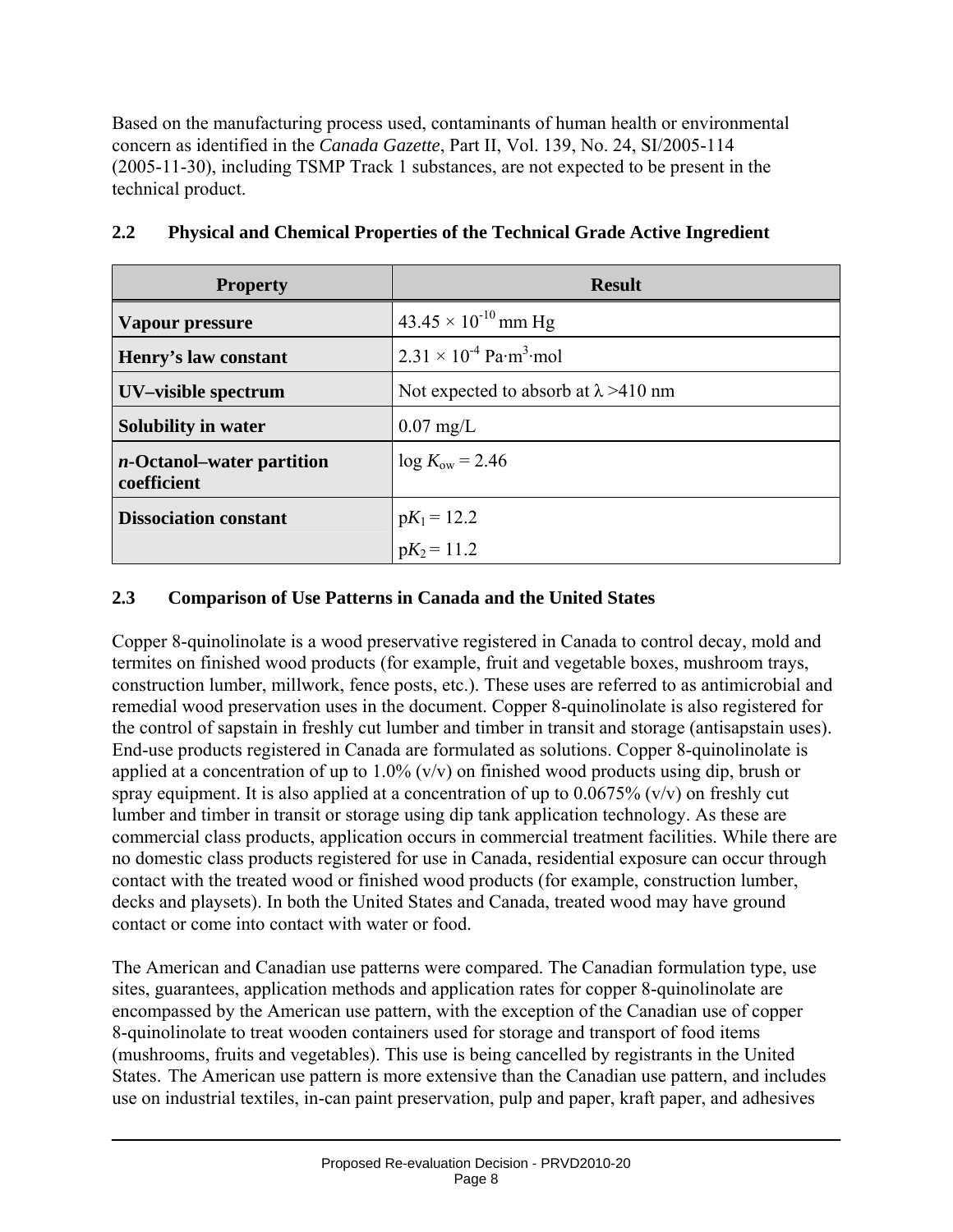and glue. Based on this comparison of use patterns, it was concluded that the USEPA RED for copper 8-quinolinolate is an adequate basis for the re-evaluation of uses of copper 8-quinolinolate in Canada.

All current uses are being supported by the registrant and were, therefore, considered in the reevaluation of copper 8-quinolinolate, with the exception of the use of copper 8-quinolinolate on tomato, grape and other plant stakes. Appendix II lists all copper 8-quinolinolate products that are registered as of 19 May 2010, under the authority of the *Pest Control Products Act*.

# **3.0 Impact on Human Health and the Environment**

In their 2007 RED, the USEPA concluded that the end-use products formulated with copper 8-quinolinolate met the safety standard under the *American Food Quality Protection Act* and would not pose unreasonable risks or adverse effects to humans and the environment if used according to the revised product labels.

## **3.1 Human Health**

Toxicology studies in laboratory animals describe potential health effects resulting from various levels of exposure to a chemical and identify dose levels at which no effects are observed. Unless there is evidence to the contrary, it is assumed that effects observed in animals are relevant to humans and that humans are more sensitive to effects of a chemical than the most sensitive animal species.

Exposure to copper 8-quinolinolate may occur through consumption of food (from the contact of food items with wooden containers used for transport or storage), while handling or applying the product or by contact with treated wood. When assessing health risks, the PMRA considers two key factors: the levels at which no health effects occur and the levels to which people may be exposed. The dose levels used to assess risks are established to protect the most sensitive human population (for example, children and nursing mothers).

The USEPA's toxicological endpoints for assessing risk to human health are summarized in Appendix III.

## **3.1.1 Occupational Exposure and Risk Assessment**

Occupational risk is estimated by comparing potential exposures with the most relevant endpoint from toxicology studies being used to calculate a margin of exposure. This is compared to a target margin of exposure incorporating uncertainty factors protective of the most sensitive subpopulation. If the calculated margin of exposure is less than the target margin of exposure, it does not necessarily mean that exposure will result in adverse effects, but mitigation measures to reduce risk would be required.

Workers can be exposed to copper 8-quinolinolate when handling or applying the pesticide and when handling treated wood.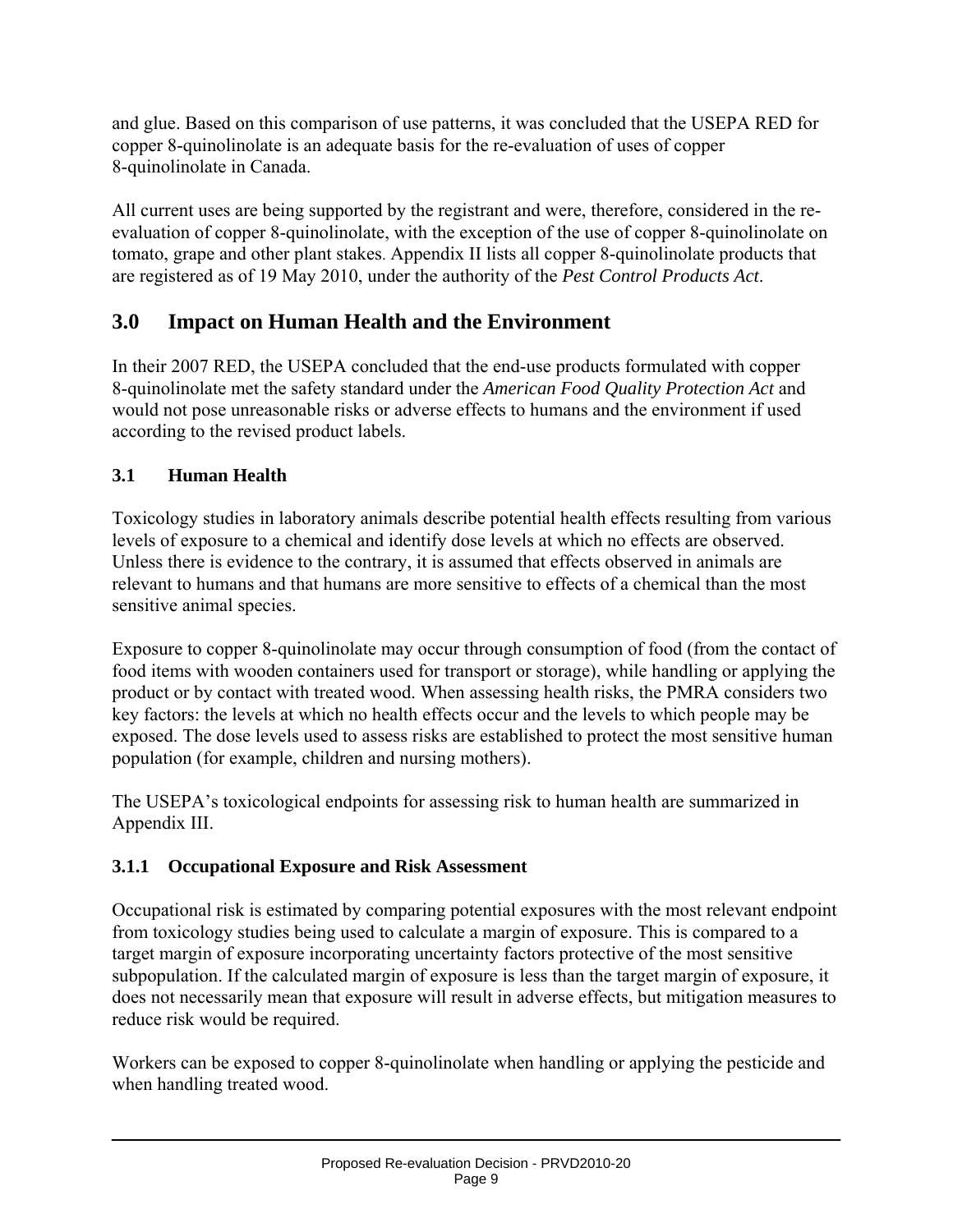#### **3.1.1.1 Handler Exposure and Risk**

Long-term exposure to copper 8-quinolinolate from the wood preservative uses was not expected; therefore, the USEPA did not assess the occupational risk from long-term exposure to this chemical.

Among the scenarios assessed in the RED, the following were considered relevant to the Canadian situation:

- Diptank operator
- General wood preservation by brush (this scenario was considered conservative to application using spray equipment)
- Application of wood coatings by professionals by brush/roller or low pressure sprayer

Handler exposure analyses were performed assuming baseline personal protective equipment (long-sleeved shirt and long pants), with or without chemical-resistant gloves. Short- /intermediate-term dermal and short-/intermediate-/long-term inhalation exposures and risks were based on maximum copper 8-quinolinolate application concentrations ranging from 0.8 % to 3.3% in solution.

Results indicated that occupational dermal exposures and risks are not of concern for workers wearing baseline protective equipment and chemical-resistant gloves. Based on this, the USEPA required workers to wear chemical-resistant gloves when handling copper 8-quinolinolate products. Results indicated that occupational inhalation exposures and risks are not of concern.

Although the Canadian maximum application concentration is 1.25 times higher than the rate assessed by the USEPA for the application of wood coatings, the estimated margins of exposure are large enough to provide sufficient protection to account for the difference between the Canadian and the American rates. Based on the above, the RED adequately addressed exposure scenarios associated with the antimicrobial and remedial wood preservation uses of products containing copper 8-quinolinolate in Canada, and conclusions derived from the RED apply to the Canadian situation.

Copper 8-quinolinolate was found to be an eye irritant and acutely toxic via the inhalation route. Incident reports listed in the RED reported dermal, eye and respiratory track irritation. Based on the above, the PMRA is proposing the requirement of coveralls over a long-sleeved shirt and long pants, chemical-resistant footwear, chemical-resistant gloves, goggles and a respirator for workers handling the product, and during clean-up, maintenance and repair activities. Based on precautionary statements required by the USEPA for all products containing copper salts in their 2009 RED, the PMRA is also proposing the requirement of precautionary statements related to good hygiene practices on the label of products containing copper 8-quinolinolate. The proposed label amendments are listed in Appendix IV.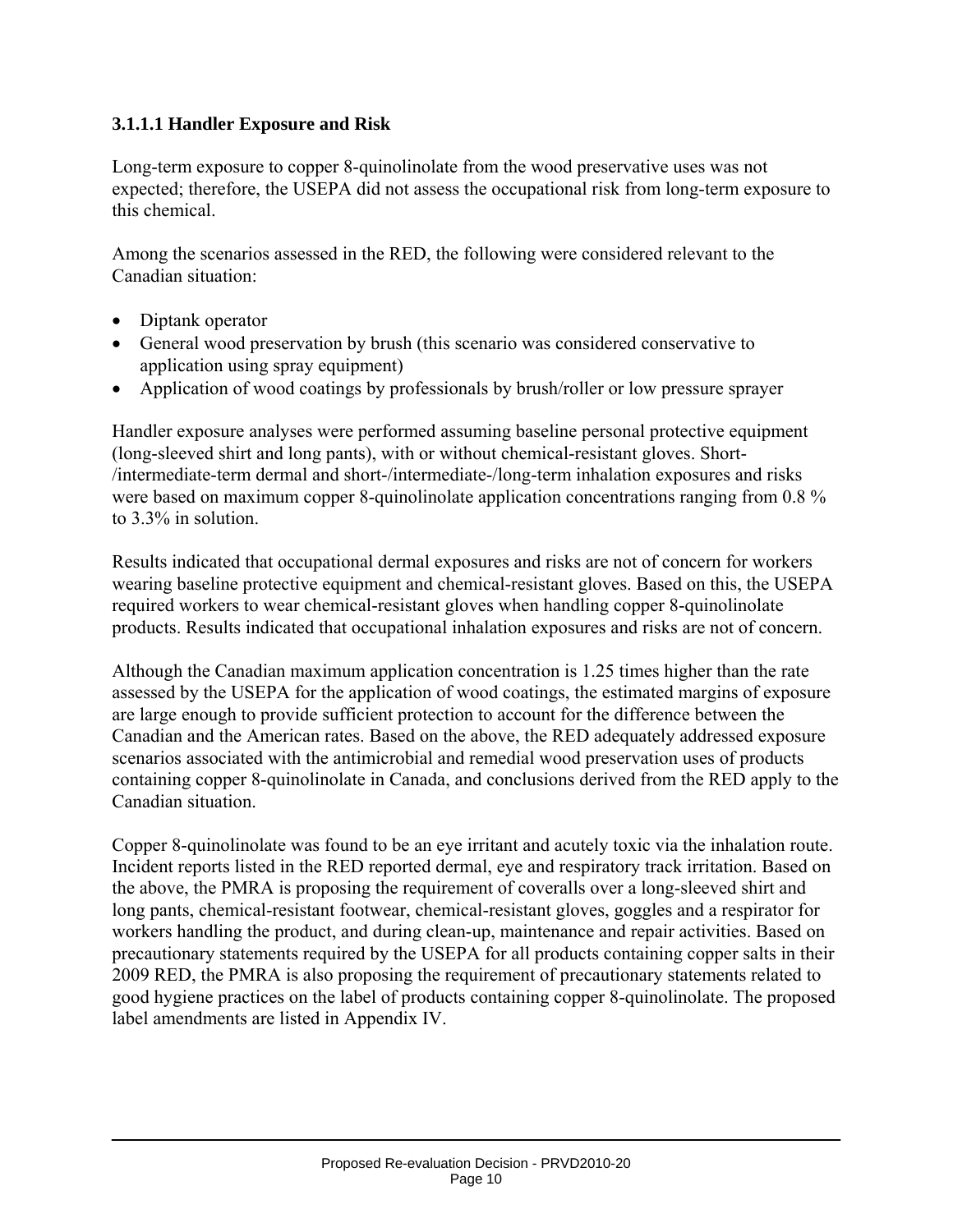#### **3.1.1.2 Postapplication Exposure and Risk**

In Canada, postapplication exposure may occur from workers coming into contact with copper 8-quinolinolate-treated wood.

Among the scenarios assessed in the RED, the following were considered relevant to the Canadian situation:

- Trim saw operator
- Clean-up crew

Exposure analyses were performed using surrogate unit exposure data and assuming baseline personal protective equipment (long-sleeved shirt and long pants), with chemical-resistant gloves. Short-/intermediate-term dermal and short-/intermediate-/long-term inhalation exposures and risks were based on a maximum copper 8-quinolinolate application concentration of 34.18% in solution.

Results indicated that postapplication dermal and inhalation exposures and risks are not of concern.

The USEPA also identified exposure of construction workers installing preserved wood as another postapplication exposure scenario. However, available data was not sufficient to quantitatively assess exposure and risk associated with this function. Trim saw operators were expected to have larger dermal and inhalation exposures than the construction worker. Because acceptable margins of exposure were estimated for trim saw operators, risks of concern are not anticipated for construction workers installing treated wood. Based on above, the USEPA concluded that there were no occupational postapplication risks of concern, and no mitigation measures were required.

The 2007 RED adequately addressed potential postapplication exposure scenarios associated with the Canadian antimicrobial and remedial wood preservation uses of copper 8-quinolinolate. No additional mitigation measures are proposed by the PMRA with respect to postapplication exposure of workers.

#### **3.1.2 Non-Occupational Exposure and Risk Assessment**

#### **3.1.2.1 Residential Exposure**

Residential exposure is estimated using the margin of exposure approach described in Section 3.1.1.

There are no domestic class products containing copper 8-quinolinolate registered in Canada. Based on this, adults and children can be exposed to copper 8-quinolinolate when coming into contact with treated wood, or through inhalation or incidental ingestion of wood dust. Toddlers can also be exposed via "hand-to-mouth" and "object-to-mouth" activities, inhalation of soil dust, dermal contact with soil, or through incidental soil ingestion.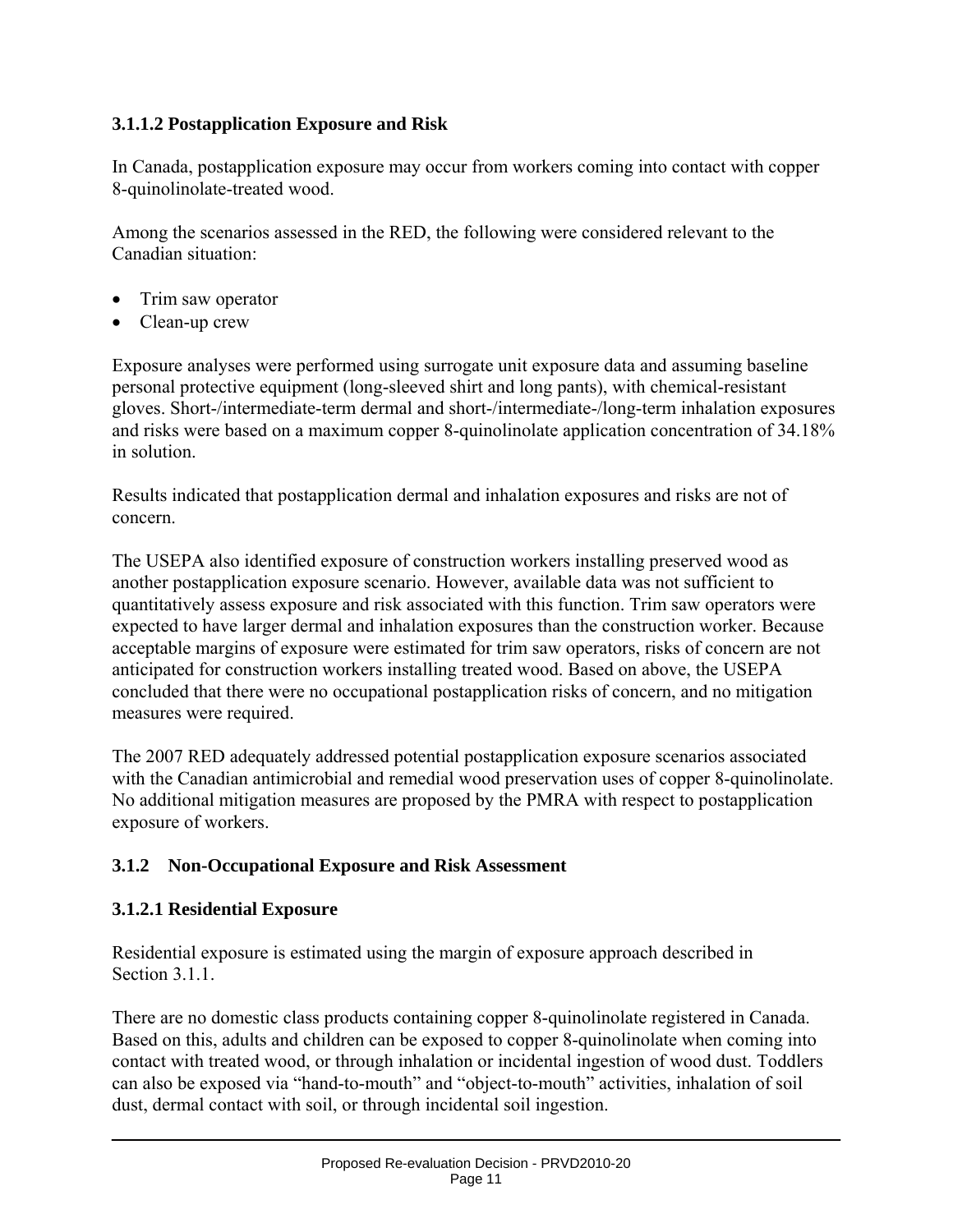Residential postapplication exposure is expected to occur over a short-term duration, as episodic events; thus, intermediate-term residential postapplication exposure was not assessed. At the time of the 2007 RED, there were no data available to estimate exposure to adults and children from wood dust or soil contaminated with copper 8-quinolinolate.

Short-term dermal and incidental oral exposures and risks for toddlers coming into contact with treated wood were assessed. Children were chosen to represent the maximum exposed individuals in the USEPA's assessment. Exposure and risk assessments were based on maximum copper 8-quinolinolate application concentrations of 2.3% in solution. Results indicated that residential postapplication exposures and risks are not of concern.

The 2007 RED adequately addressed potential residential exposure associated with the Canadian antimicrobial, remedial wood preservation and antisapstain uses of copper 8-quinolinolate. The exposure of toddlers through dermal and incidental oral (hand-to-mouth) contact with treated wood is expected to be the worst-case exposure scenario for residential exposure, and risks estimates were above the target MOE. On this basis, residential exposure to copper 8-quinolinolate from treated wood, wood dust or contaminated soil is not expected to be of concern. The PMRA requires no further mitigation measures with respect to residential exposure.

#### **3.1.2.2 Exposure From Food and Drinking Water**

Copper 8-quinolinolate is not registered for food use in Canada. However, the application of copper 8-quinolinolate on wooden containers used for the transport or storage of mushrooms, fruits and vegetables, or on trays used to grow mushrooms may result in indirect food contact. Copper 8-quinolinolate is also currently registered for use on tomato, grape and other plant stakes; however, this use is being voluntarily discontinued by the registrant.

Copper 8-quinolinolate is not registered for potable water treatment uses and effluents containing this chemical are not anticipated to have an impact on freshwater environments when used according to label directions. Therefore, a drinking water exposure and risk assessment was not conducted by the USEPA. The PMRA searched the available Canadian water monitoring data, however, no data are available for copper 8-quinolinolate.

The USEPA did not quantitatively assess risks from dietary exposure to copper 8-quinolinolate from food items (for example, mushrooms) coming into contact with treated wooden trays. Based on available data and on the fact that mushrooms are typically grown on compost (which is typically not reused), it was determined unlikely that the use of copper 8-quinolinolate to treat wooden mushroom trays would result in residues in mushrooms. The USEPA concluded that there were no dietary risks of concern for this scenario. The USEPA dietary risk assessment and conclusions are considered to be relevant to the use of copper 8-quinolinolate on wooden trays used to grow mushrooms in Canada, and risks from this use are not expected to be of concern.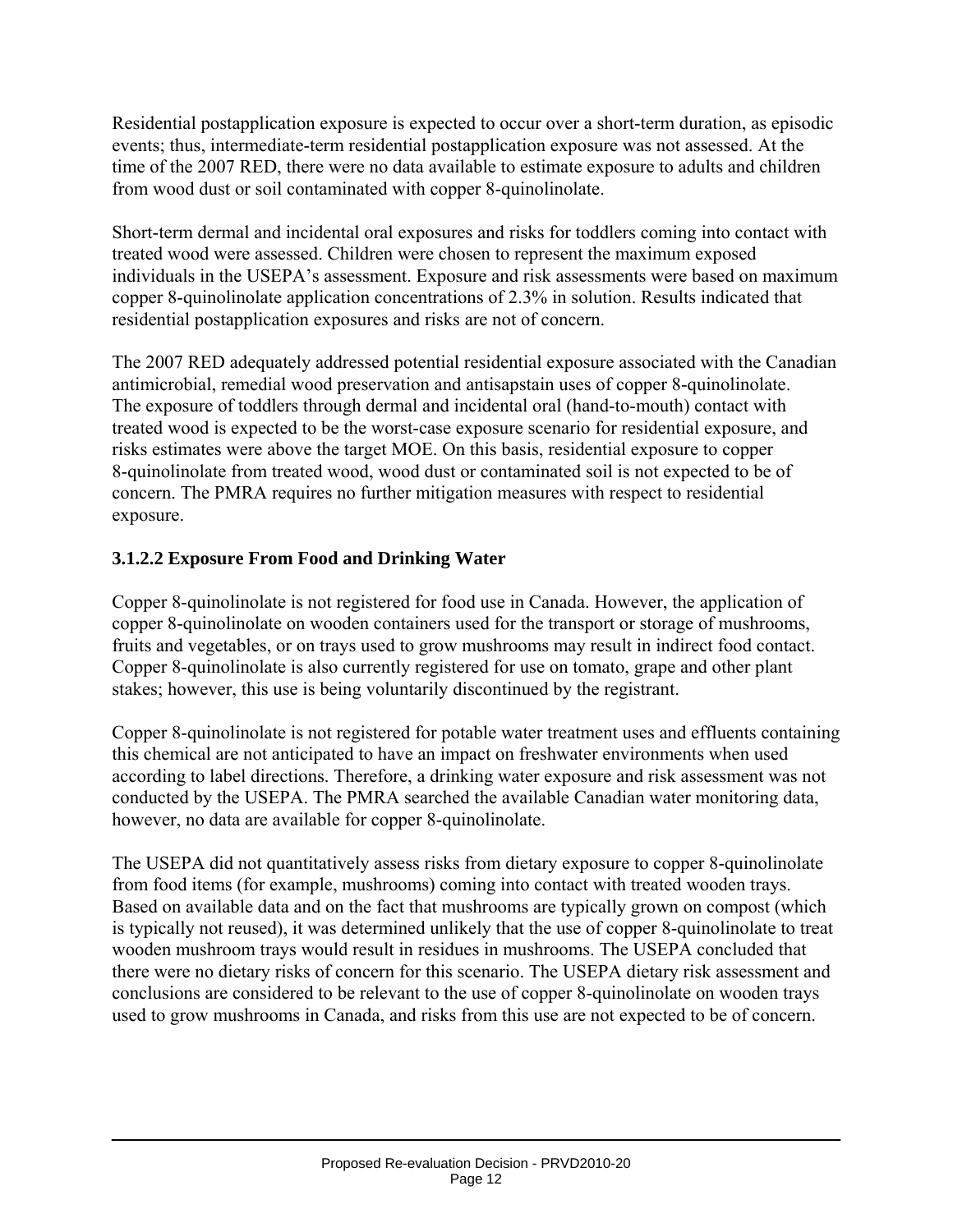The use of copper 8-quinolinolate on wooden containers used for the storage and transport of mushrooms, fruits and vegetables is not covered by the USEPA's assessment. Because fruits and vegetables may remain in wooden containers for more than 24 hours, the information currently available is insufficient to support the use of copper 8-quinolinolate-treated containers for the transport or storage of food items. Based on this, the PMRA is proposing that product labels be amended to remove this use. The proposed label amendments are listed in Appendix IV.

# **3.1.2.3 Aggregate Risk Assessment**

Aggregate risk combines the different routes of exposure to copper 8-quinolinolate. Short- and intermediate-tem aggregate risk assessments are comprised of contributions from food, drinking water and non-occupational exposure (dermal, inhalation).

As noted in Section 3.1.2.2, exposure to copper 8-quinolinolate from food and drinking water is expected to be negligible based on the revised Canadian use pattern (treated mushroom trays as the only food-contact use); thus, dietary exposure is not expected to contribute to aggregate exposure for this chemical. In Canada, toddlers may be exposed to copper 8-quinolinolate via the dermal and incidental oral (hand-to-mouth) routes from contact with treated wood. This exposure scenario was considered to be the worst-case scenario for aggregate exposure, and was assessed by the PMRA using the margins of exposure calculated in the 2007 RED for short-term dermal and incidental oral exposure for toddlers.

Results indicated that aggregate exposure to copper 8-quinolinolate from contact with treated wood is not of concern in Canada. The PMRA requires no further mitigation measures with respect to aggregate exposure.

# **3.1.3 Cumulative Effects**

The USEPA has not determined whether copper 8-quinolinolate has a common mechanism of toxicity with other substances or whether it shares a toxic metabolite produced by other substances. Therefore, it was assumed that copper 8-quinolinolate does not share a common mechanism of toxicity with other substances, and a cumulative risk assessment was not required.

# **3.2 Environment**

# **3.2.1 Fate Characteristics**

Copper 8-quinolinolate was found to be persistent in soil, but did not show any tendency to migrate from top soils. On this basis, this chemical has the potential to reach the aquatic environment by runoff. Leaching into groundwater is, however, not expected. Copper 8 quinolinolate was found to photodegrade in water in 60 to 96 hours in a laboratory study. Based on available data, copper 8-quinolinolate is unlikely to bioaccumulate. There was a lack of robust leaching data for copper 8-quinolinolate-treated wood at the time of the RED, and a confirmatory wood leaching study was required by the USEPA.

It is proposed that similar wood leaching data be required by the PMRA (see Appendix I).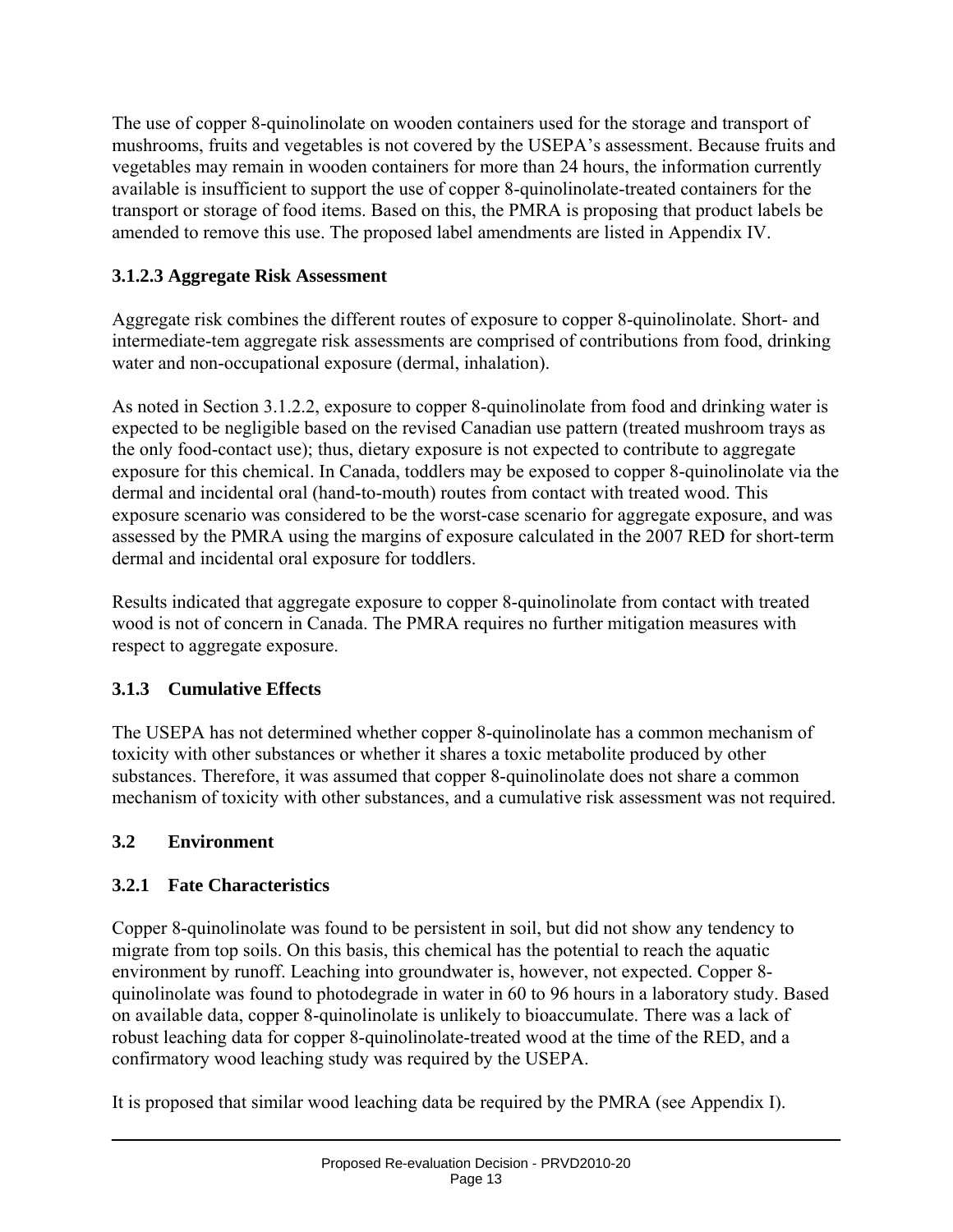#### **3.2.2 Environmental Risk Assessment**

In Canada, copper 8-quinolinolate-treated wood may come in contact with the ground (for example, stakes and fence posts); therefore, non-target organisms may be exposed to this chemical due to potential leaching from treated wood to soils and potential runoff to surface waters. Leaching from the treated wood into the aquatic environment (for example, docks) may also result from the use of copper 8-quinolinolate as a wood preservative.

Risk assessments for birds and mammals were not performed because, based on available data, copper 8-quinolinolate was not expected to be acutely toxic to these organisms. As a result, the potential for copper 8-quinolinolate to have adverse effects on birds and mammals was expected to be low. Exposure to terrestrial plants is also not expected based on the use pattern.

To assess the ecological risk of copper 8-quinolinolate to aquatic non-target plants and animals, the USEPA calculated risk quotients (RQs) based on appropriate toxicity endpoints and expected environmental concentrations (EECs) and compared the resulting RQs to corresponding levels of concern (LOCs). In the USEPA assessment, expected environmental concentrations for aquatic organisms were generated by modelling the release of copper 8-quinolinolate from a wooden dock into water. The USEPA determined the following:

• Acute RQs exceeded the LOC for aquatic plants; however, the USEPA considered that aquatic EECs were conservative, and that risks to plants were not of concern.

A risk assessment for insects was not performed in the 2007 RED due to a lack of data; however, based on data available in the PMRA database, copper 8-quinolinolate was found to be only slightly toxic to bees. Chronic risk assessments were not conducted for freshwater fish, as well as freshwater and estuarine/marine invertebrates, and acute and chronic risk assessments were not conducted for estuarine/marine fish, due to lack of data. Based on the copper 8-quinolinolate use pattern and the chemical's relatively short aqueous photolysis half-life, chronic exposure is not expected.

The American use pattern for copper 8-quinolinolate encompasses the Canadian use pattern, and the conclusions derived from the RED are considered relevant to Canada. Based on the USEPA's assessment and the PMRA's general practices, additional advisory label statements are proposed. Proposed label amendments are listed in Appendix IV.

#### **3.3 Pest Control Product Policy Considerations**

#### **3.3.1 Toxic Substances Management Policy Considerations**

The Toxic Substances Management Policy (TSMP) is a federal government policy developed to provide direction on the management of substances of concern that are released into the environment. The TSMP calls for the virtual elimination of Track 1 substances (those that meet all four criteria outlined in the policy, namely, CEPA-toxic or equivalent, predominantly anthropogenic, persistent and bio-accumulative).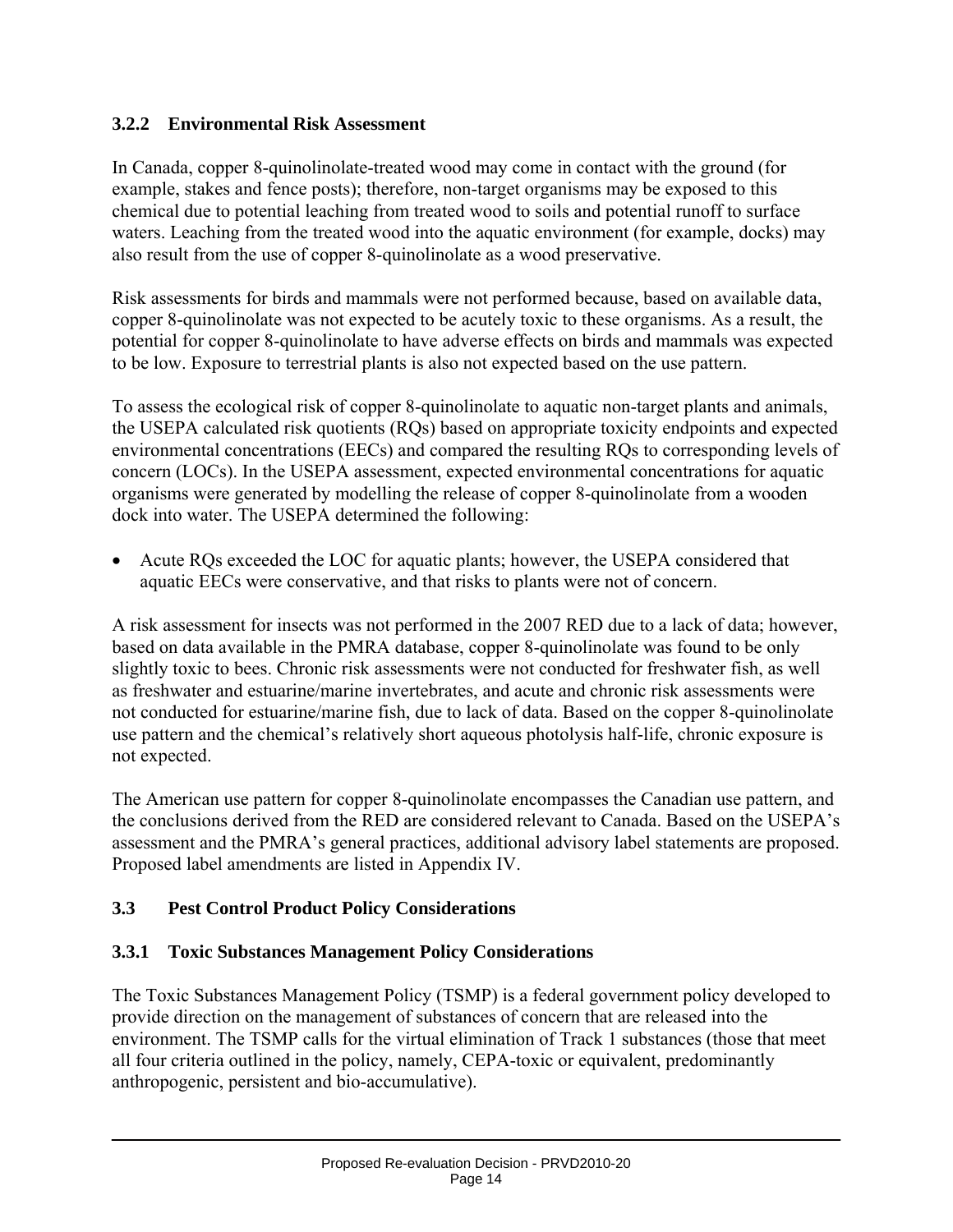During the re-evaluation process, copper 8-quinolinolate was assessed in accordance with the PMRA Regulatory Directive DIR99-03, *The Pest Management Regulatory Agency's Strategy for Implementing the Toxic Substances Management Policy,* and evaluated against the Track 1 criteria for persistence and bioaccumulation. In order for copper 8-quinolinolate or its transformation products to meet Track 1 criteria, all four criteria must be met.

Copper 8-quinolinolate meets the Track 1 criterion for persistence, as its half-life value for soil (> 365 days) is above the cut-off value of 182 days. Copper 8-quinolinolate does not, however, meet the Track 1 criterion for bioaccumulation, as its octanol-water partition coefficient (log *K*ow = 2.46) is below the Track 1 criterion of 5. Given that copper 8-quinolinolate does not meet all Track 1 criteria, it is not considered a Track 1 substance.

# **3.3.2 Contaminants and Formulants of Health or Environmental Concern**

During the re-evaluation of copper 8-quinolinolate, contaminants in the technical are compared against the *List of Pest control Product Formulants and Contaminants of Health or Environmental Concern* maintained in the *Canada Gazette*. The list is used as described in the PMRA Notice of Intent NOI2005-01 and is based on existing policies and regulations including: DIR99-03; and DIR2006-02, and taking into consideration the Ozone-depleting Substance Regulations, 1998, of the *Canadian Environmental Protection Act* (substances designated under the Montreal Protocol). The PMRA has concluded that the technical grade copper 8 quinolinolate does not contain any contaminants of health or environmental concern identified in the *Canada Gazette.*

The use of formulants in registered pest control products is assessed on an ongoing basis through PMRA formulant initiatives and Regulatory Directive DIR2006-02.

# **4.0 Incident reports**

Starting 26 April 2007, registrants are required by law to report incidents, including adverse effects to health and the environment, to the PMRA within a set time frame.

There were no incident reports submitted for copper 8-quinolinolate as of 19 May 2010.

# **5.0 International Status of Copper 8-quinolinlate**

Canada is part of the Organisation for Economic Co-operation and Development (OECD), which groups 33 member countries and provides governments with a setting in which to discuss, develop and perfect economic and social policies. They compare experiences, share information and analyses, seek answers to common problems, and work to co-ordinate domestic and international policies to allow for consistency in practices across nations.

Based on the available information on the status of copper 8-quinolinolate in other countries, this chemical (as "oxine copper") is registered for the control of sapstain in wood in Australia.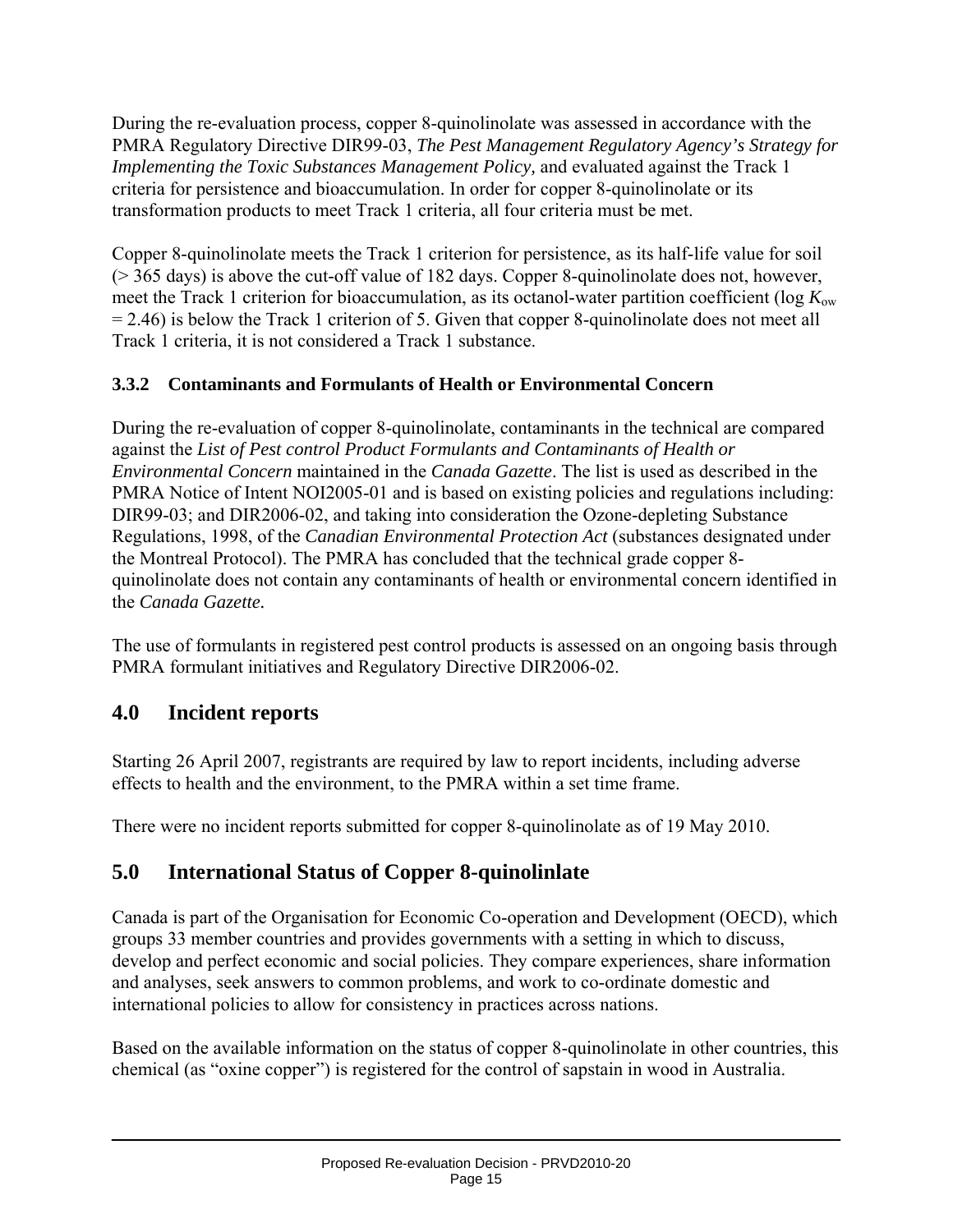Copper 8-quinolinolate (as "oxine copper") was not supported by its sponsor when reviewed as part of the European Commission Programme and, as a result, products containing this chemical were to be withdrawn from the market.

In 2007, the United States assessed the registration of all uses of copper 8-quinolinolate and concluded that using this chemical as a pesticide does not result in unreasonable adverse effects to human health or the environment, provided the risk-reduction measures recommended in the 2007 RED document were implemented.

# **6.0 Proposed Re-evaluation Decision**

The PMRA has determined that the antimicrobial and remedial wood preservation uses of copper 8-quinolinolate are acceptable for continued registration with the implementation of the proposed risk-reduction measures. These measures are required to further protect human health and the environment. The label of Canadian end-use products must be revised to include the label statements listed in Appendix IV. A submission to implement label revisions will be required within 90 days of finalization of the re-evaluation decision. The registrant of the technical grade active ingredient is required to submit data as a condition of continued registration under Section 12 of the *Pest Control Products Act*. Appendix I lists data requirements.

Based on the assessment of residential exposure and risk from the antisapstain uses of copper 8-quinolinolate, residential exposure to this chemical is not of concern. The acceptability for continued registration of products containing copper 8-quinolinolate registered for antisapstain uses in Canada will be communicated in separate documents after the completion of the occupational and environmental risk assessments for those uses.

# **7.0 Supporting Documentation**

PMRA documents, such as Regulatory Directive DIR2001-03, *Pest Management Regulatory Agency Re-evaluation Program,* and DACO tables can be found on the Pesticides and Pest Management portion of Health Canada's website at healthcanada.gc.ca/pmra. PMRA documents are also available through the Pest Management Information Service. Phone: 1-800-267-6315 within Canada or 1-613-736-3799 outside Canada (long distance charges apply); fax: 613-736- 3798; e-mail: pmra.infoserv@hc-sc.gc.ca.

The federal TSMP is available through Environment Canada's website at www.ec.gc.ca/toxiques-toxics/.

The USEPA RED documents for copper 8-quinolinolate and coppers (Docket folder EPA-HQ-OPP-2007-0556 and EPA-HQ-OPP-2005-0558) are available on the USEPA Pesticide Registration Status page at www.regulations.gov.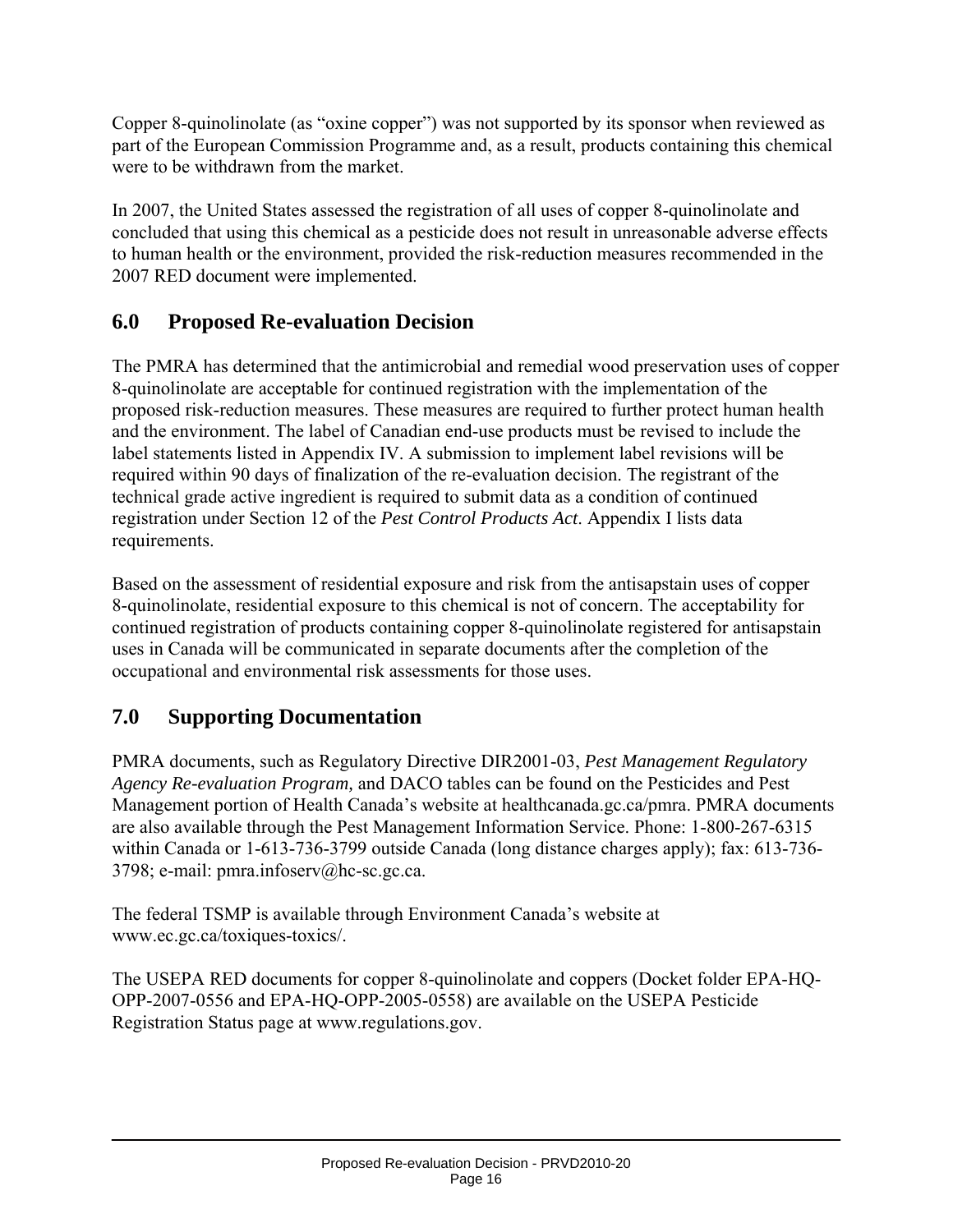#### **List of Abbreviations**

| wavelength(s)                                          |
|--------------------------------------------------------|
| atomic mass units                                      |
| body weight                                            |
| <b>Chemical Abstracts Service</b>                      |
| chronic population adjusted dose                       |
| data code                                              |
| expected environmental concentration                   |
| [also estimated environmental concentration]           |
| Food Quality Protection Act                            |
| International Union of Pure and Applied Chemistry      |
| kilogram(s)                                            |
| <i>n</i> -octanol-water partition coefficient          |
| litre(s)                                               |
| lowest observed adverse effect level                   |
| level of concern                                       |
| metre(s) cubed                                         |
| milligram(s)                                           |
| millimetre mercury                                     |
| margin of exposure                                     |
| mole                                                   |
| nanometre                                              |
| no observed adverse effect level                       |
| Organisation for Economic Co-operation and Development |
| Pascal                                                 |
| dissociation constant                                  |
| Pest Management Regulatory Agency                      |
| Proposed Re-evaluation Decision                        |
| Reregistration Eligibility Decision                    |
| reference dose                                         |
| risk quotient                                          |
| safety factor                                          |
| <b>Toxic Substances Management Policy</b>              |
| uncertainty factor                                     |
| United States Environmental Protection Agency          |
| ultraviolet                                            |
| volume                                                 |
|                                                        |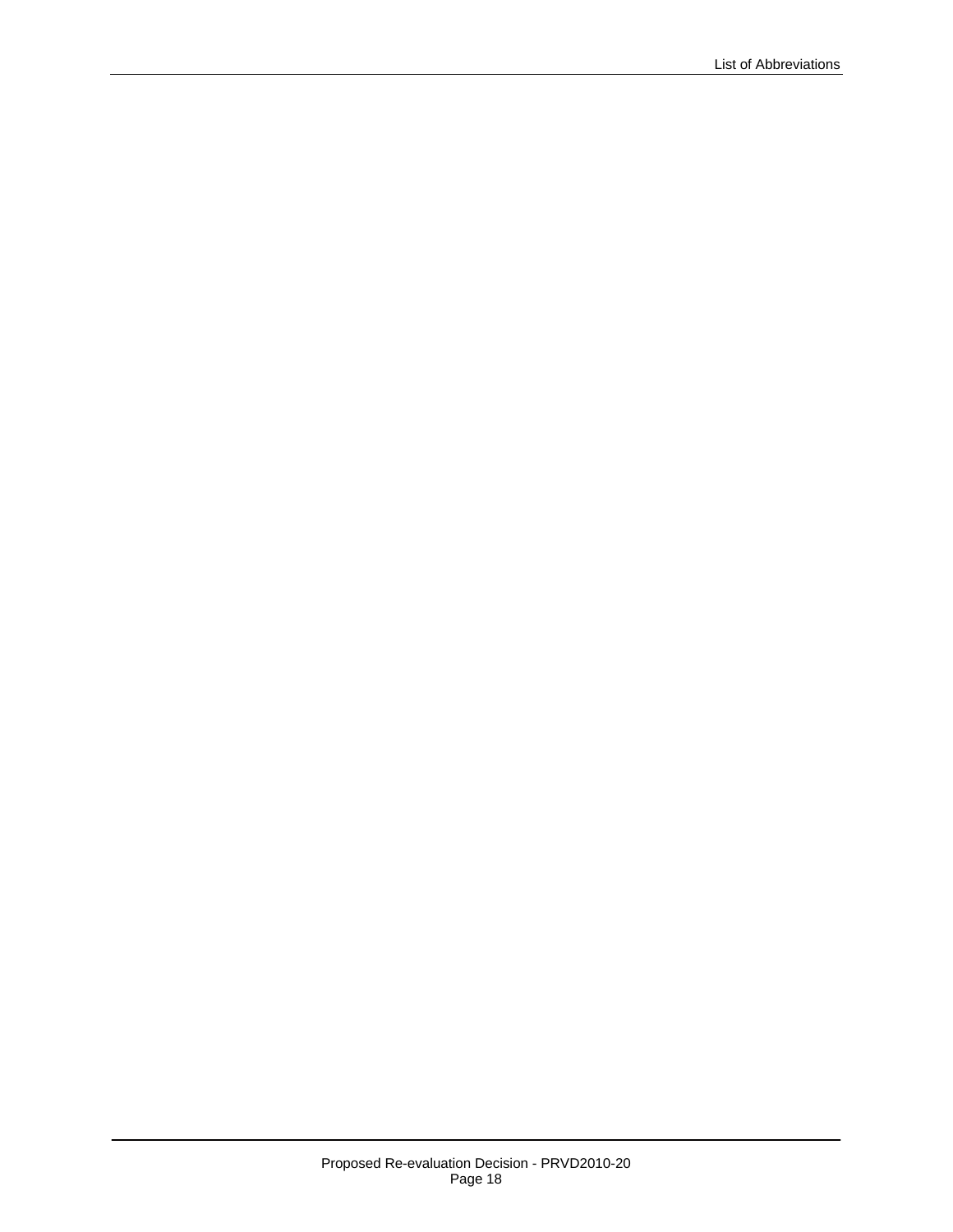# **Appendix I Additional Data Requirements**

The following data are required as a condition of continued registration under Section 12 of the *Pest Control Products Act*. The registrant of copper 8-quinolinolate is required to provide these data or an acceptable scientific rationale within the timeline specified in the decision letter the PMRA will send.

• DACO 8.6 – Other studies/data/reports (wood leaching study) (Guideline: American Wood Protection Association (AWPA) Method E11-06, Standard Method of Determining the Leachability of Wood Preservatives Immersed in Water, 2006)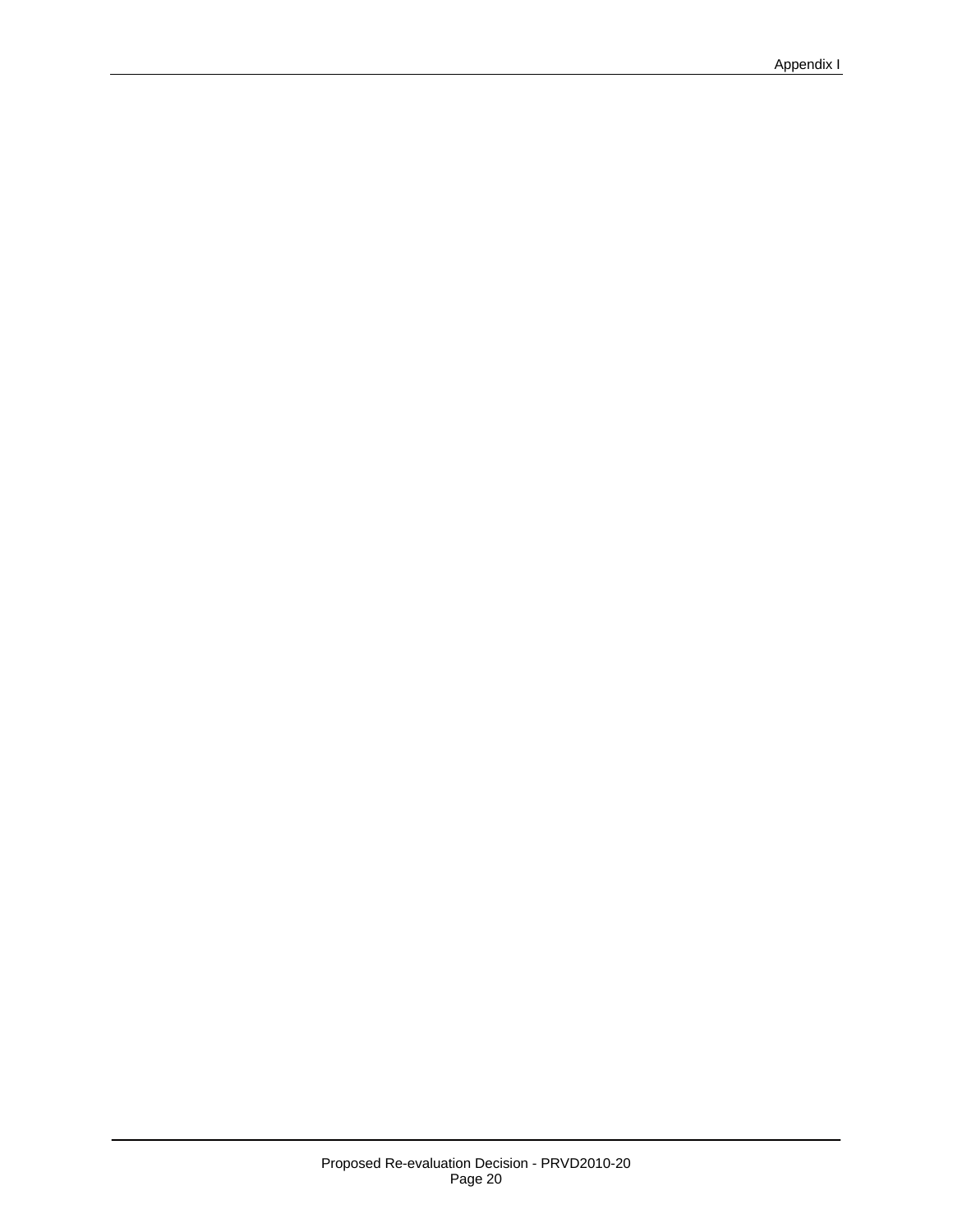# **Appendix II Registered Products Containing Copper 8-quinolinolate as of 19 May 2010**

| <b>Registration</b><br><b>Number</b> | <b>Marketing</b><br><b>Class</b> | <b>Registrant</b>                   | <b>Product Name</b>                  | <b>Formulation</b><br><b>Type</b> | Guarantee<br>$(\%)$ |
|--------------------------------------|----------------------------------|-------------------------------------|--------------------------------------|-----------------------------------|---------------------|
| 25882                                | Technical                        | Tanabe USA Inc.                     | Copper-8-quinolinolate               | Dust                              | 96                  |
| 12143                                | Commercial                       | <b>IBC</b> Manufacturing<br>Company | PQ-8 Liquid Fungicide<br>Concentrate | Solution                          | 5.4                 |
| 15314                                | Commercial                       | <b>IBC</b> Manufacturing<br>Company | PQ-57 Wood Preservative              | Solution                          | 5.0                 |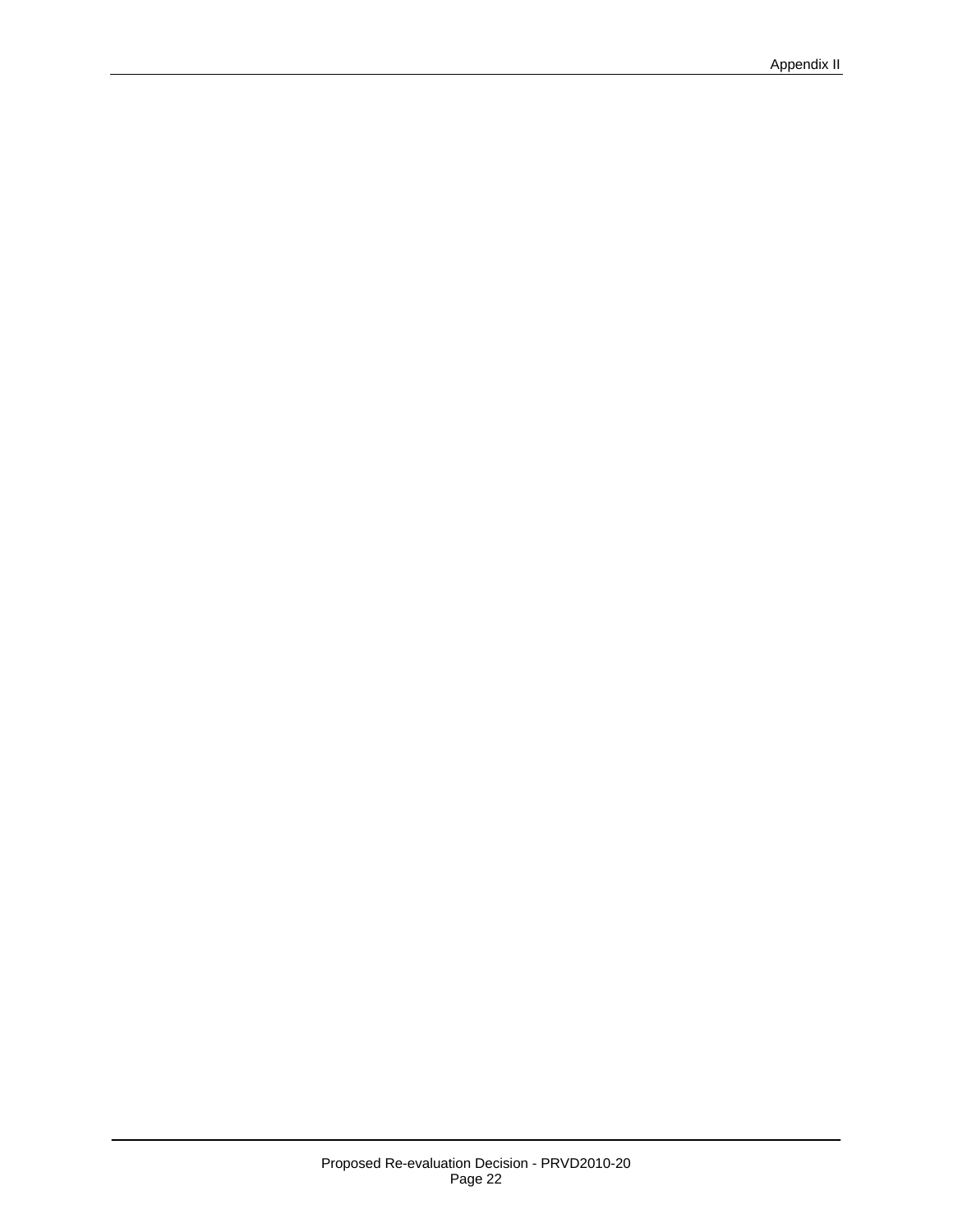# **Appendix III USEPA Toxicological Endpoints for Copper 8-quinolinolate Health Risk Assessments**

| <b>Exposure Scenario</b><br>(route and period<br>of exposure)                                             | <b>Dose</b><br>(mg/kg bw/day)                                                                                                         | <b>Study</b>                                                                                                                                                                                               | <b>UF/SF</b><br>or Target<br>MOE <sup>a</sup> |  |
|-----------------------------------------------------------------------------------------------------------|---------------------------------------------------------------------------------------------------------------------------------------|------------------------------------------------------------------------------------------------------------------------------------------------------------------------------------------------------------|-----------------------------------------------|--|
| <b>Acute Dietary</b><br>$( females 13-49)$                                                                | No appropriate endpoints were identified that represented a single dose effect. Therefore,<br>this risk assessment was not conducted. |                                                                                                                                                                                                            |                                               |  |
| Chronic Dietary<br>(all populations)                                                                      | $NOAEL = 5$<br>Chronic RfD $(cPAD) =$<br>0.05                                                                                         | Subchronic oral toxicity in dog<br>$LOAEL = 50$ mg/kg bw/day, based on<br>vomiting, decreased total plasma protein and<br>albumin, and reddened mucosa and hyperemia<br>in the stomach and small intestine | FQPA $SF = 1^b$<br>$UF = 100c$                |  |
| Incidental Oral<br>Short- (1-30 days) /<br>Intermediate-term<br>$(1-6$ months)                            | Maternal $NOAEL =$<br>200                                                                                                             | Prenatal developmental toxicity in rat<br>Maternal LOAEL = $800 \text{ mg/kg/day}$ , based on<br>clinical signs of toxicity and decreased body<br>weight gain in maternal rats                             | FQPA $SF = 1^b$<br>$MOE = 100^{\circ}$        |  |
| Dermal Short-<br>Systemic NOAEL =<br>$(1-30 \text{ days})/$<br>200<br>Intermediate-term<br>$(1-6$ months) |                                                                                                                                       | 28-day dermal toxicity in rat<br>Systemic LOAEL = $1000$ mg/kg/day, based<br>on necrosis of thymic lymphocytes. No<br>evidence of dermal irritation from either this<br>or the acute dermal study          | $MOE = 100^{\circ}$                           |  |
| Inhalation<br>(all durations)                                                                             | $NOAEL = 5$<br>(inhalation absorption)<br>$factor = 100\%)$                                                                           | Subchronic oral toxicity in dog<br>$LOAEL = 50$ mg/kg bw/day, based on<br>vomiting, decreased total plasma protein and<br>albumin, and reddened mucosa and hyperemia<br>in the stomach and small intestine | $MOE = 1000^d$                                |  |
| Carcinogenicity                                                                                           | Copper 8-quinolinolate had not been formally classified for carcinogenicity                                                           |                                                                                                                                                                                                            |                                               |  |

a UF/SF refers to total of uncertainty and/or safety factors for dietary assessments, MOE refers to desired margin of exposure for occupational or residential assessments.

b FQPA SF set to 1× based on no evidence of primary developmental effect, primary reproductive effect, teratogenicity, reproductive toxicity, increased susceptibility of offspring or neurotoxicity<br>c and fall integration and fall integration consistents of the constant of

10 fold interspecies extrapolation; 10 fold intraspecies variation

d 10 fold interspecies extrapolation; 10 fold intraspecies variation; 10 fold route-to-route extrapolation

NOAEL = no observed adverse effects level; LOAEL = lowest observed adverse effects level; FQPA SF = Food Quality Protection Act Safety Factor; MOE = margin of exposure; RfD = reference dose; PAD = populationadjusted dose.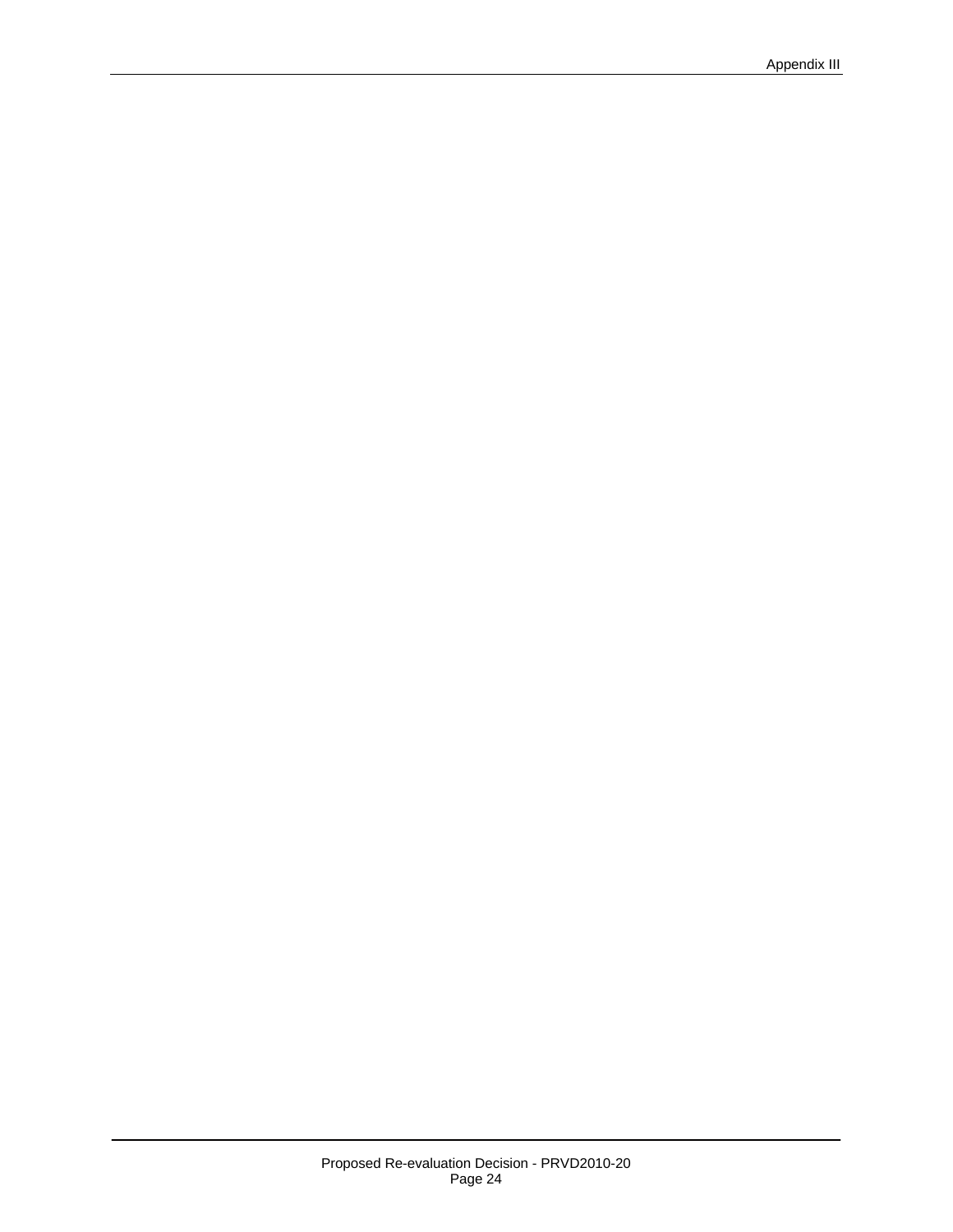# **Appendix IV Proposed Label Amendments for Products Containing Copper 8-quinolinolate**

The label amendments presented below do not include all label requirements for individual enduse products, such as first aid statements, disposal statements, precautionary statements and supplementary protective equipment. Additional information on labels of currently registered products should not be removed unless it contradicts the label statements below.

A submission to request label revisions will be required within 90 days of finalization of the reevaluation decision.

- I) The label of the PQ-57 Wood preservative product (Registration Number 15314) must to be amended to remove all references to use on tomato, grape or other plant stakes, and on fruit and vegetable boxes, baskets and bins.
- II) The label of the PQ-8 Liquid Fungicide Concentrate (Registration Number 12143) and the PQ-57 Wood Preservative product (Registration Number 15314) must be amended to include the following statements to further protect workers.

The following statement is to be included in a section entitled **PRECAUTIONS**.

Remove personal protective equipment immediately after handling this product. As soon as possible, wash thoroughly and change into clean clothing.

If gloves are required on the label, wash the outside of gloves before removing.

Remove clothing/personal protective equipment immediately if pesticide gets inside. Then wash thoroughly and put on clean clothing.

For cleaning/maintaining personal protective equipment, use detergent and hot water. Keep and wash personal protective equipment separately from other laundry.

Discard clothing and other absorbent material that have been drenched or heavily contaminated with the product's concentrate. Do not reuse them.

Wash hands before eating, drinking, chewing gum, using tobacco or using the toilet.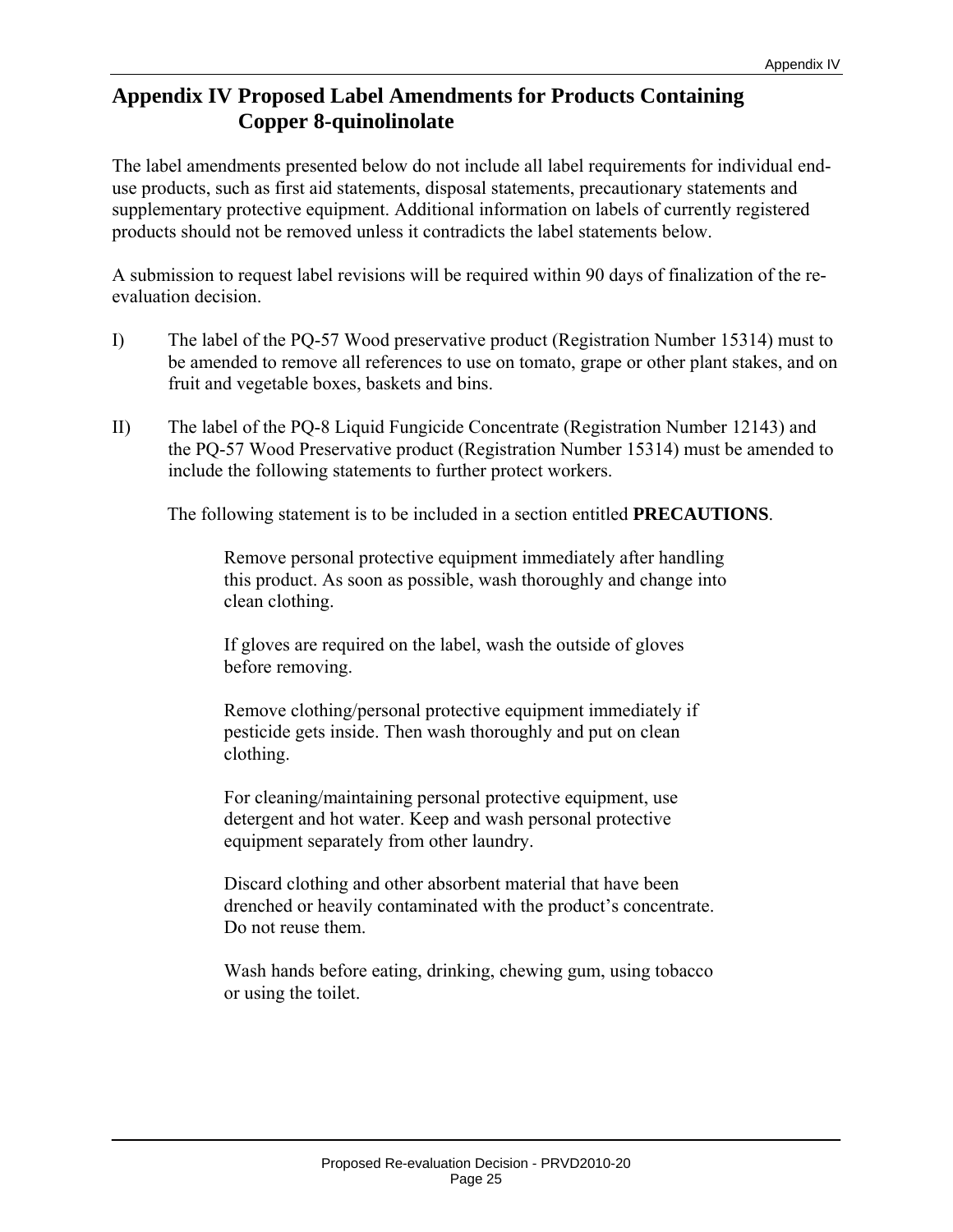- III) The label of the PQ-57 Wood Preservative product (Registration Number 15314) must to be amended to include the following statements to further protect workers and the environment.
	- A) The following statement must be included in a section entitled **PRECAUTIONS**.

Wear coveralls over a long-sleeved shirt and long pants, chemical-resistant footwear, chemical-resistant gloves, goggles, and a NIOSH-approved respirator with a dust/mist filter when handling or applying the product, and during clean-up, maintenance and repair activities.

 B) The following statements must be included in a section entitled **DIRECTIONS FOR USE**.

Treated wooden trays are only to be used to grow mushrooms. The trays are not to be used to store or transport mushrooms, fruits or vegetables.

**DO NOT** contaminate irrigation or drinking water supplies or aquatic habitats by cleaning of equipment or disposal of wastes.

**DO NOT** discharge effluent containing this product into sewer systems, lakes, streams, ponds, estuaries, oceans or other waters.

Dip tanks and drip aprons must be roofed, paved and drained to prevent dilution and loss of treatment solution.

Store treated lumber on a roofed drip pad until dripping has ceased. Slope lumber on the drip pad to expedite drainage and to ensure that no puddles remain on the surface of the wood. Manage drippage and other related wastes to prevent release in the environment.

**DO NOT** expose treated lumber to rains immediately after treatment. **DO NOT** float treated lumber in lakes, rivers, streams or oceans.

For further information on storage, handling and disposal of treated wood, contact the manufacturer of this product or the provincial regulatory agency.

 C) The following statements must be included in a section entitled **ENVIRONMENTAL HAZARDS**.

Toxic to aquatic organisms.